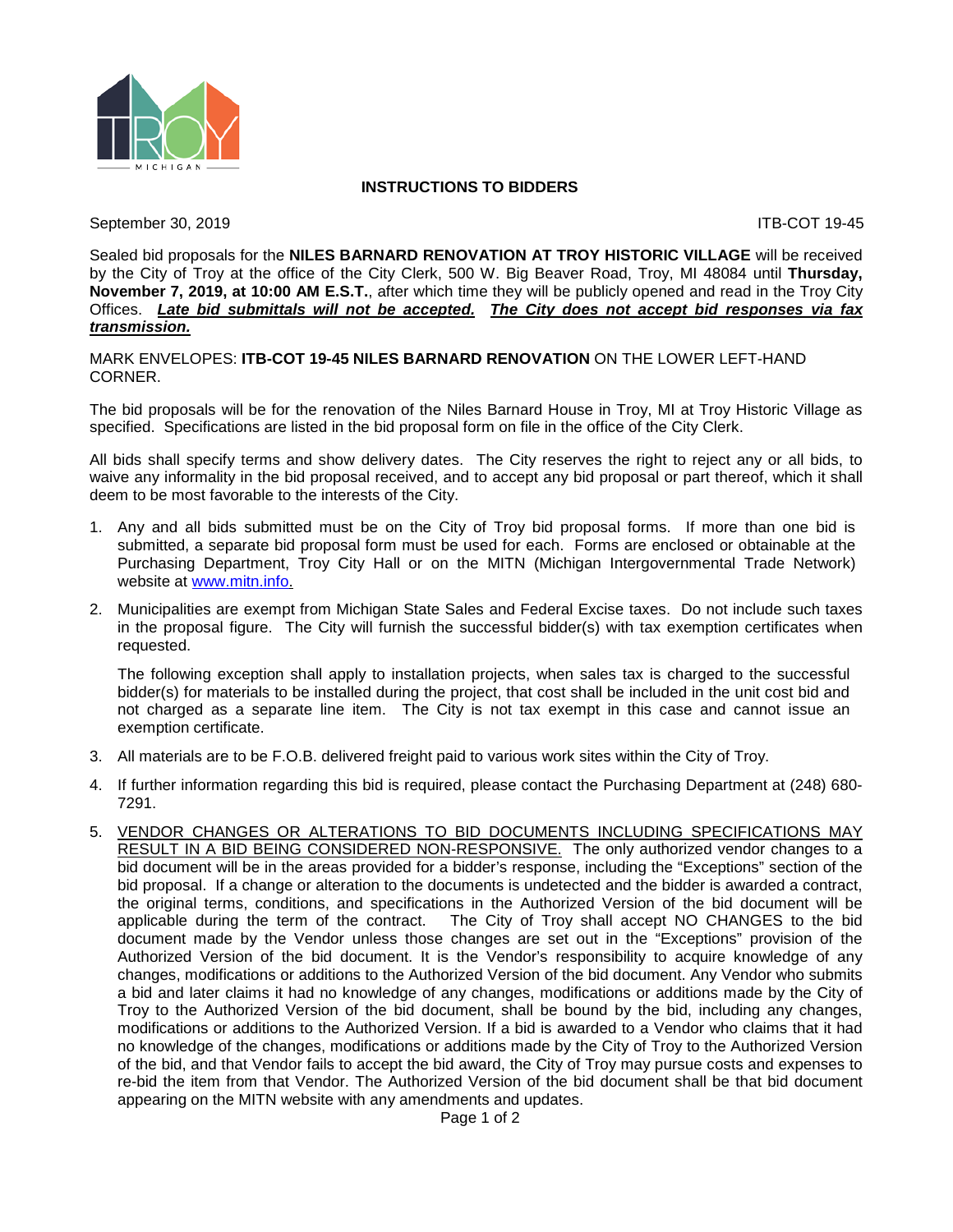5. Continued

The City of Troy officially distributes bid documents from the Purchasing Department or through the Michigan Intergovernmental Trade Network (MITN) website. Copies of bid documents obtained from any other source are not considered official copies. Only those vendors who obtain bid documents from either the Purchasing Department or the MITN website are guaranteed access to receive addendum information, if such information is issued. If you obtained this document from a source other than the sources indicated, it is recommended that you register on the MITN website, [www.mitn.info,](http://www.govbids.com/) and obtain an official copy.

- 6. A successful bidder furnishing labor on City/public premises does agree to have his/her workers covered by Worker's Compensation, General Liability, and Automobile Liability and to furnish a certificate of insurance showing coverage to the City of Troy within five (5) business days of a verbal request. The "Company Representative" does warrant that by signing the proposal document, the "additional insured endorsement" will be included in the Insurance Coverage supplied to the City as part of the specified requirements.
- 7. To the fullest extent permitted by law, the successful bidder agrees to defend, pay on behalf of, indemnify, and hold harmless the City of Troy, its elected and appointed officials, employees and volunteers and others working on behalf of the City of Troy against any and all claims, demands, suits, or loss, including all costs connected therewith, and for any damages which may be asserted, claimed or recovered against or from the City of Troy, its elected and appointed officials, employees, volunteers or others working on behalf of the City of Troy, by reason of personal injury, including bodily injury or death and/ or property damage, including loss of use thereof, which arises out of or is in any way connected or associated with this contract.
- 8. To the extent permitted by law, the City of Troy and the successful bidder waive all rights against each other and any of their subcontractors, sub-subcontractors, agents and employees, and the architect, architect's consultants, separate contractors, if any, and any of their subcontracts, subcontractors, sub-subcontractors, agents and employees, for damages caused by fire or other perils to the extent covered by property insurance obtained pursuant to this agreement or other property insurance applicable to the work. The policies shall provide such waivers of subrogation by endorsement or otherwise. A waiver of subrogation shall be effective as to a person or entity even though that person or entity would otherwise have a duty of indemnification, contractual or otherwise, did not pay the insurance premium directly or indirectly, and whether or not the person or entity had an insurable interest in the property damaged for this contract.
- 9. A cashier's check, certified check, or money order to the City of Troy in the **amount of \$10,000.00 must accompany the bid** to insure the bid. The unsuccessful bidders will have their bid surety returned after the bid award. **BID BONDS ARE NOT ACCEPTABLE**. The bid surety will be returned to the successful bidder upon submission of the specified acceptable Performance, Labor and Materials Payment, and one-year Maintenance Bonds in accordance with the bid specifications. All other bidders will have their bid deposits returned after the bid has been opened at least 72 hours.

#### SPECIAL INSTRUCTIONS

- A **Mandatory Pre-Bid Meeting** will be held on **Monday October 7, 2019 at 2:30 pm at the Troy Historic Village - Niles Barnard House located at 60 W. Wattles Road, Troy, Michigan 48098.** The meeting will be held with prospective bidders to answer and/or clarify questions regarding bid specifications and plans. There will also be an opportunity to see the Niles Barnard House.
- All bidders are held to bid prices for 60 days or bid award, whichever comes first, except the successful bidder(s) whose prices shall remain firm through contract expiration.
- Final bid results will be posted on the MITN website after award. Please register to see results [www.mitn.info.](http://www.mitn.info/)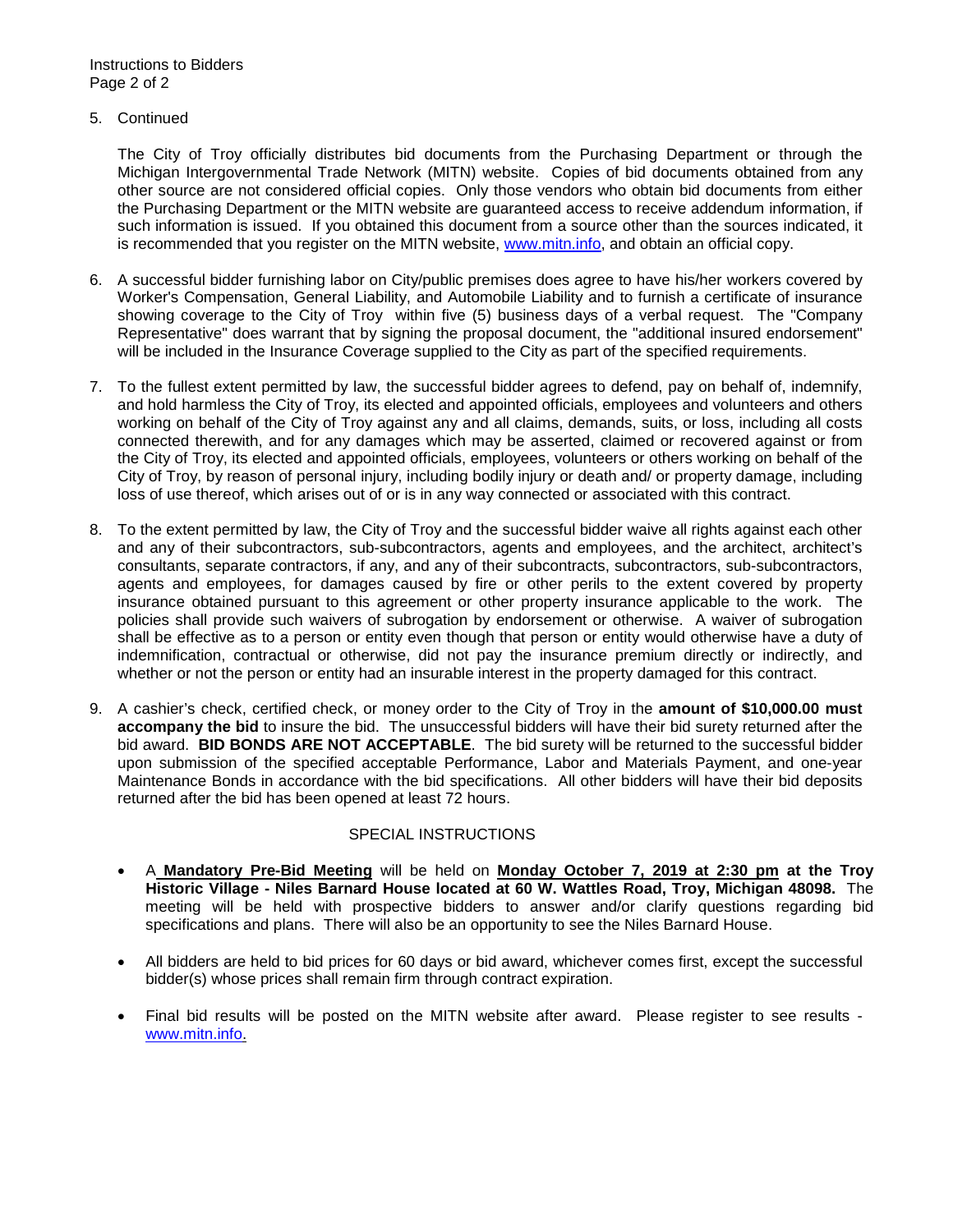

## **CITY OF TROY ITB-COT 19-45** BID PROPOSAL Page 1 of 10

The undersigned proposes to complete the **NILES BARNARD RENOVATION AT TROY HISTORIC VILLAGE** in accordance with the attached bid specifications, diagrams and site maps that are to be considered an integral part of this bid proposal, at the following prices:

#### COMPANY NAME: \_\_\_\_\_\_\_\_\_\_\_\_\_\_\_\_\_\_\_\_\_\_\_\_\_\_\_\_\_\_\_\_\_\_\_\_\_\_\_\_\_\_\_\_\_\_\_\_\_\_\_\_\_\_\_\_\_\_\_\_\_\_\_\_\_\_\_\_\_\_\_\_

#### **The bid document contains the following sections:**

| Instructions to Bidders (2 pages)   | Specifications (319 pages) - Attachment |
|-------------------------------------|-----------------------------------------|
| Bid Proposal (10 pages)             | Drawings (51 pages) - Attachment        |
| Forms (8 forms)                     | Sample Insurance Certificate (4 pages)  |
| Public Act 57 (2 pages)             | Statement of No Bid (1 page)            |
| Consent of Surety - Sample (1 page) |                                         |

**PROPOSALS:** The undersigned as bidder declares that he/she having examined the plans and specifications with the related documents and the site of the proposed work, and being familiar with all of the conditions surrounding the construction of the proposed project, including availability of materials and labor, hereby proposes to complete the Project which consists of the renovation of the Niles-Barnard House in Troy, Michigan.

The Work of the Project is defined by the Contracts Documents and consists of the following:

- 1. Abatement of asbestos and lead in existing area of work identified on drawings. No work is to be completed on second floor unless required to complete work identified in contract documents. Scope of Work to include methods of abatement permissible by state law by accredited and certified company performing work.
- 2. Exterior renovation improvements included refurbishment of windows, doors, and siding along with installation of insulation in exterior walls. Construction of building addition to complement the existing building, along with landings at exterior doors.
- 3. Renovation of existing first floor includes refurbishment of doors, along with new finish installations through. A new central stair for basement access to be provided.
- 4. Mechanical, Electrical and Plumbing upgrades and replacement of fixtures as indicated on drawings.
- 5. Structural reinforcement of existing floor joints.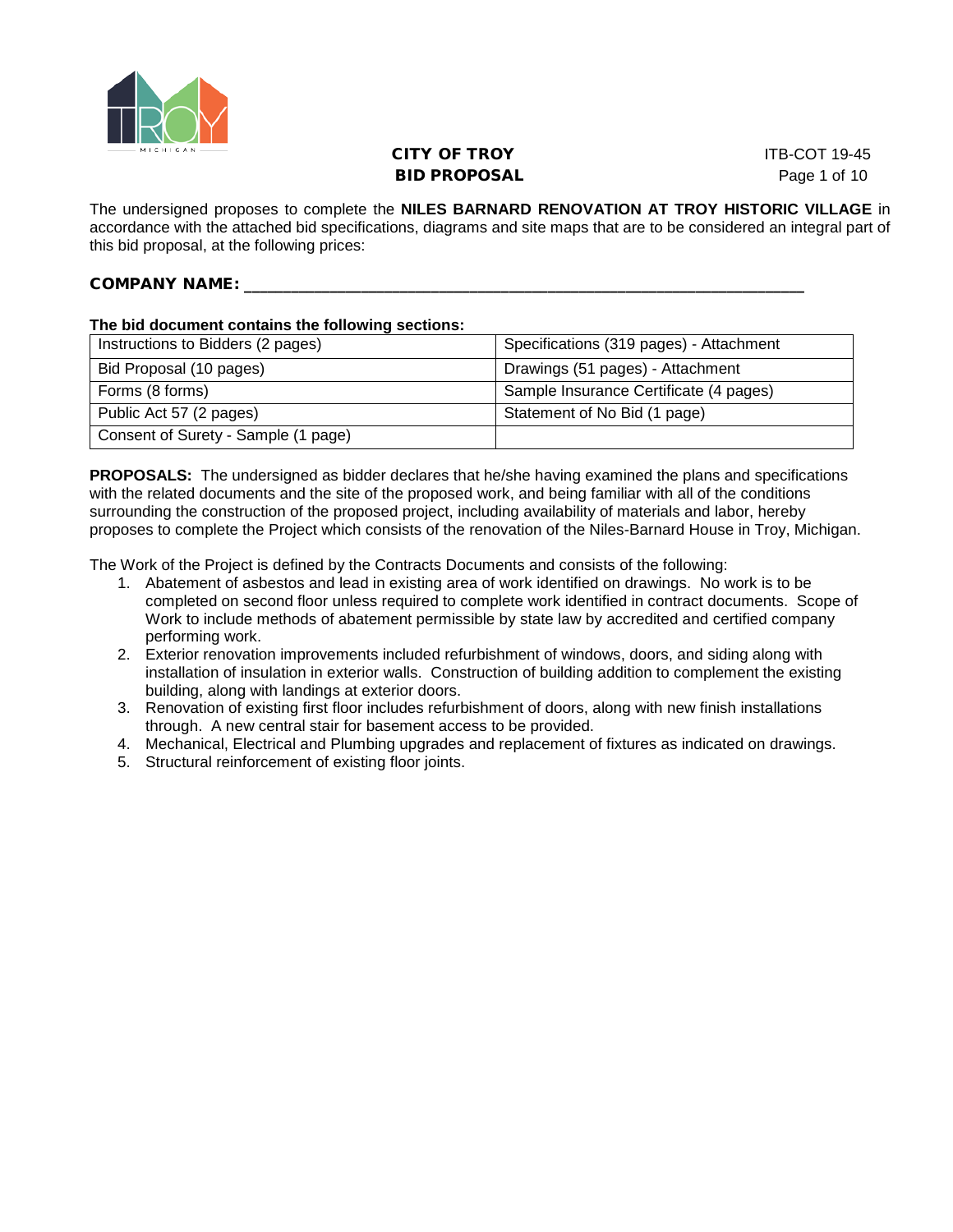Bid Proposal Niles Barnard Renovation Page 2 of 10

THE BIDDER'S ATTENDANCE AT THE SCHEDULED PREBID SITE VISIT IS A REQUIREMENT FOR SUBMITTING A BID PROPOSAL.

Site work will be provided by the City of Troy, MI concurrent with the work covered by this bid.

**BID PROPOSAL:** A single prime contract based on a Stipulated Price as specified to furnish all labor, equipment materials, and supplies, to complete the program in accordance with the bid specifications, within the time set forth therein, and at the price stated below. The price shall cover all expenses incurred in performing the work required under the contract documents, of which this Proposal is part.

**BASE BID: Provide all labor, materials, tools, equipment and supervision required for the furnishing and installing of all work herein described and/or shown on the drawings and as per all bid specifications.**

BASE BID PRICE: **with a set of the set of the set of the set of the set of the set of the set of the set of the set of the set of the set of the set of the set of the set of the set of the set of the set of the set of the** 

DISCOUNT offered if also awarded ITB-COT 19-46 Sylvan Glen Pro Shop Renovation? \_\_\_\_\_\_\_\_\_\_\_\_\_\_\_ No

|  | $\bullet$        |
|--|------------------|
|  | $\sim$<br>$\sim$ |
|  |                  |
|  |                  |

If Discount is offered: Deduct: \$\_\_\_\_\_\_\_\_\_\_\_\_\_\_\_\_\_\_

#### ALTERNATES DESCRIPTION:

- **A. Alternates added to or deducted from the Base Bid if particular alternates are accepted by the City of Troy shall include costs of related coordination, modification, or adjustment.**
	- **1. Cost-Plus- Fee Contract: Alternate price given below includes adjustment to Contractor's Fee.**
- **B. If the Alternate does not affect the Contract Sum, the Bidder shall indicate "NO CHANGE".**
- **C. If the Alternate does not affect the Work of this Contract, the Bidder shall indicate "NOT APPLICABLE".**
- **D. The Bidder shall be responsible for determining from the Contract Documents the effects of each alternate on the Contract Time and the Contract Sum.**
- **E. The City of Troy reserves the right to accept or reject any alternate, in any order, and to award or amend the Contract accordingly within 60 days of the Notice of Award unless otherwise indicated in the Contract Documents.**
- **F. Acceptance or non-acceptance of any alternates by the City of Troy shall have no effect on the Contract Time unless the "Schedule of Alternates" Article below provides a formatted space for the adjustment of the Contract Time.**

#### ALTERNATE #1

| <b>Windows in existing building</b> |                |                                                                               |                        |
|-------------------------------------|----------------|-------------------------------------------------------------------------------|------------------------|
| ADD <b>ADD</b>                      | <b>DEDUCT:</b> | <b>NO CHANGE:</b>                                                             | <b>NOT APPLICABLE:</b> |
|                                     |                | DEDUCT: ________ calendar days to adjust the Contract Time for the Alternate. |                        |
| <b>ALTERNATE #2</b>                 |                |                                                                               |                        |
| <b>Pex/Brass Fittings</b>           |                |                                                                               |                        |
| <b>ADD</b>                          | <b>DEDUCT:</b> | <b>NO CHANGE:</b>                                                             | <b>NOT APPLICABLE:</b> |
|                                     |                | DEDUCT: Calendar days to adjust the Contract Time for the Alternate.          |                        |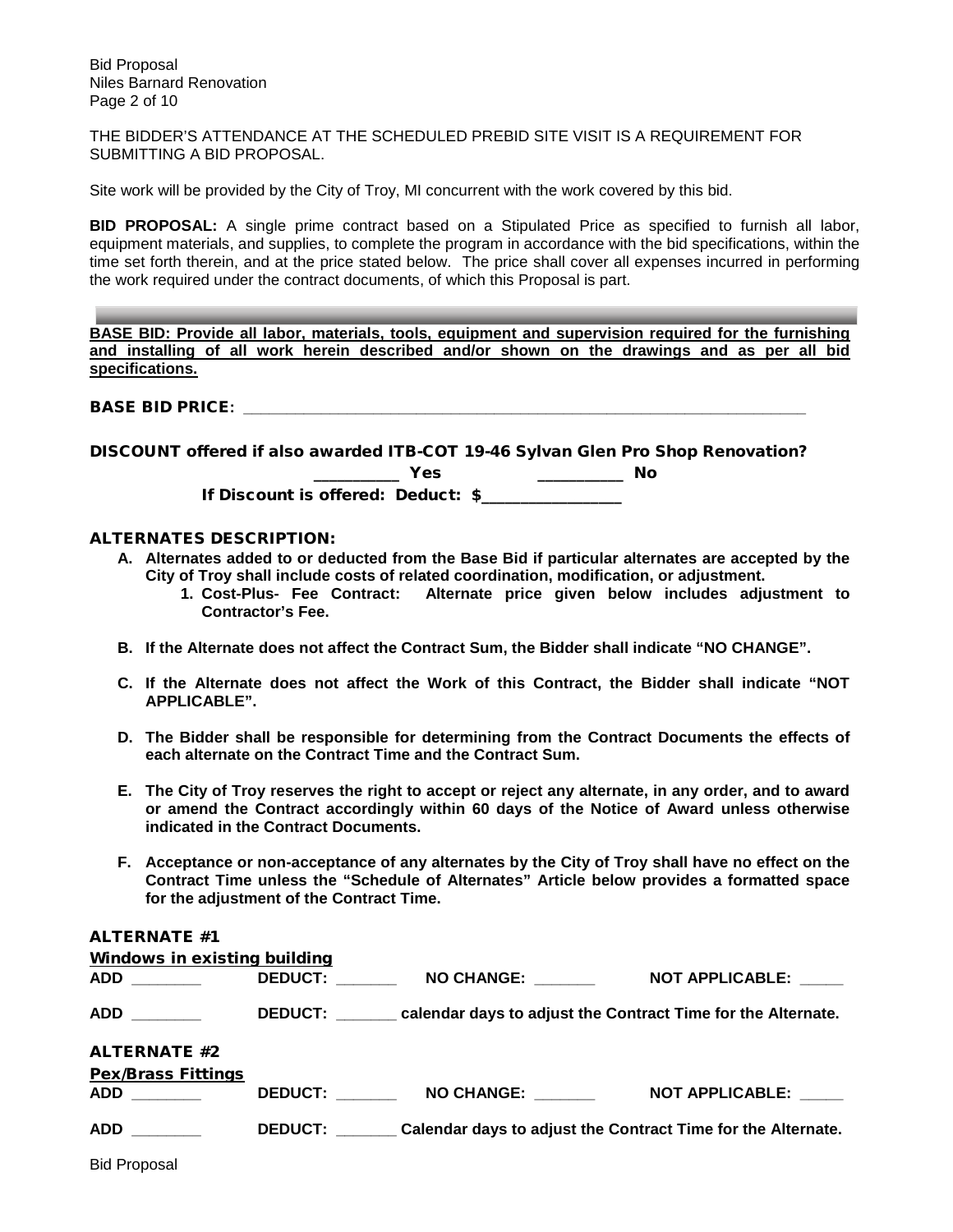\_\_\_

| <b>ALTERNATES (continued):</b>                |                                                  |                                                                                                                                                                          |  |
|-----------------------------------------------|--------------------------------------------------|--------------------------------------------------------------------------------------------------------------------------------------------------------------------------|--|
| <b>ALTERNATE #3</b>                           |                                                  |                                                                                                                                                                          |  |
| <b>Cultured Stone Base</b>                    |                                                  |                                                                                                                                                                          |  |
|                                               |                                                  | ADD _________   DEDUCT: _______  NO CHANGE: ________   NOT APPLICABLE: _____                                                                                             |  |
|                                               |                                                  | ADD _________________DEDUCT: __________ calendar days to adjust the Contract Time for the Alternate.                                                                     |  |
| <b>ALTERNATE #4</b>                           |                                                  |                                                                                                                                                                          |  |
| <b>Interior Base and Crown Molding</b>        |                                                  |                                                                                                                                                                          |  |
|                                               |                                                  | DEDUCT: ________  NO CHANGE: ________    NOT APPLICABLE: _____                                                                                                           |  |
|                                               |                                                  | ADD _________________DEDUCT: __________ calendar days to adjust the Contract Time for the Alternate.                                                                     |  |
|                                               |                                                  | <b>REQUIRED:</b> Prime Bidder attended Pre-Bid meeting? _______ YES ______ NO                                                                                            |  |
| Prime Bidder Historic Qualifications, if any: | YES NO                                           | Does Prime Bidder have experience with historic building projects? Check YES or NO below.                                                                                |  |
|                                               |                                                  | Historic Door Restoration Subcontractor Qualifications, if any:<br>Does Door Restoration Subcontractor have historic door restoration experience? Check YES or NO below: |  |
|                                               | $\rule{1em}{0.15mm}$ YES $\rule{1em}{0.15mm}$ NO |                                                                                                                                                                          |  |
|                                               |                                                  |                                                                                                                                                                          |  |
|                                               |                                                  | Did Subcontractor attended pre-bid meeting? _____ YES _______ NO                                                                                                         |  |
|                                               |                                                  | Historic Window Restoration Subcontractor Qualifications, if any:                                                                                                        |  |
|                                               | $\rule{1em}{0.15mm}$ YES $\rule{1em}{0.15mm}$ NO | Does Window Restoration Subcontractor historic window restoration experience? Check YES or NO below.                                                                     |  |
|                                               |                                                  |                                                                                                                                                                          |  |
|                                               |                                                  | Did Subcontractor attended pre-bid meeting? ____ YES _____ NO                                                                                                            |  |

\_\_\_\_\_\_\_\_\_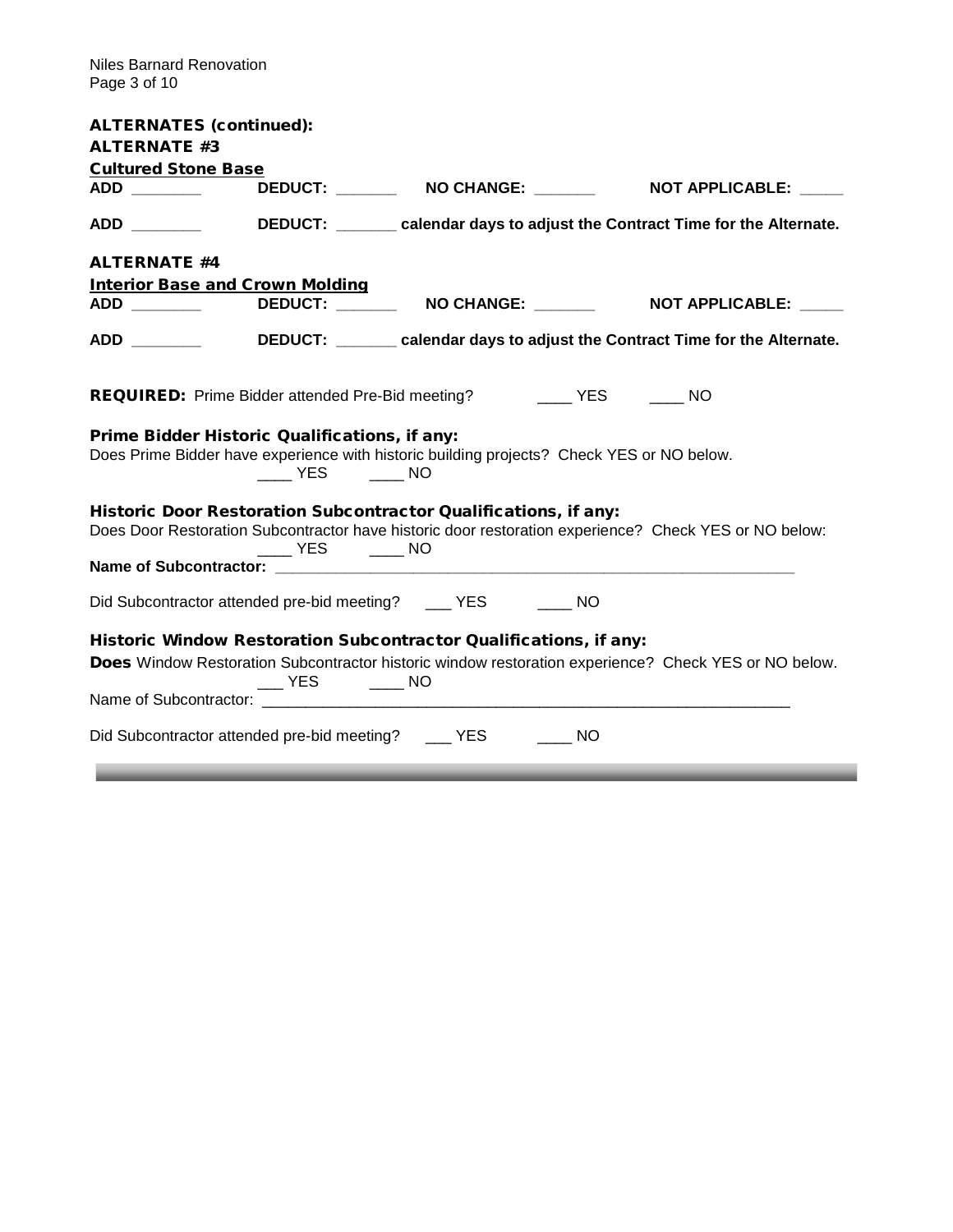#### MANDATORY PRE-BID MEETING:

A **Mandatory Pre-Bid Meeting** will be held on **Monday October 7, 2019 at 2:30 pm at the Troy Historic Village 60 W. Wattles Road, Troy, Michigan 48098. Meet in the Niles Barnard House.** The meeting will be held with prospective bidders to answer and/or clarify questions regarding bid specifications and site plans. There will be an opportunity to view the Niles Barnard house.

#### ADDITIONAL INFORMATION:

For additional information or questions concerning this project, please contact Mr. Christopher Ozog, Project Manager at (734) 466-4475 or Christopher.ozog@ohm-advisors.com between the hours of 8:00 a.m. to 4:00 p.m., Monday through Friday.

#### SITE INSPECTIONS:

All bidders should examine the site to determine the amount and scope of work to be performed as per the bid specifications. If the bidder does not make a site inspection, that bidder accepts full responsibility and risk for any errors or omissions in his/her bid proposal.

#### PERMITS:

All work performed must meet City and State Code. The Contractor shall obtain all applicable and required permits and arrange for inspections. All fees for said permits will be waived.

#### BID DEPOSIT AND FORFEITURE:

The bid deposit of the lowest bidder shall be forfeit if, after bid opening, a change in the bid price or other provision of the bid is required by the bidder that is prejudicial to the interest of the City of Troy or fair competition.

#### AWARD:

The evaluation and award of this bid shall be a combination of factors, including but not limited to: cost, professional competence, equipment, references, and the correlation of the bid proposal submitted to the needs of the City of Troy.

The City of Troy reserves the right to award this bid to the lowest responsible bidder meeting specifications for each proposal; to combine proposals if deemed in the City's best interest to do so; to reject low bids which have major deviations from specifications; to accept a higher bid which has only minor deviations, whatever is deemed to be in the City of Troy's best interest

#### DOWNPAYMENTS AND PREPAYMENTS:

Any bid submitted which requires a down payment or prepayment of any kind prior to delivery of material and acceptance, as being in conformance with specifications will not be considered for award.

#### DELIVERY:

All materials are to be F.O.B. delivered, freight paid, to the Troy Historic Village work site.

#### CONTACT INFORMATION:

Hours of operation:  $24$  Hr. Contact Phone No. COMPANY NAME: **\_\_\_\_\_\_\_\_\_\_\_\_\_\_\_\_\_\_\_\_\_\_\_\_\_\_\_\_\_\_\_\_\_\_\_\_\_\_\_\_\_\_\_\_\_\_\_\_\_\_\_\_\_\_\_\_\_\_\_\_\_\_\_\_\_\_**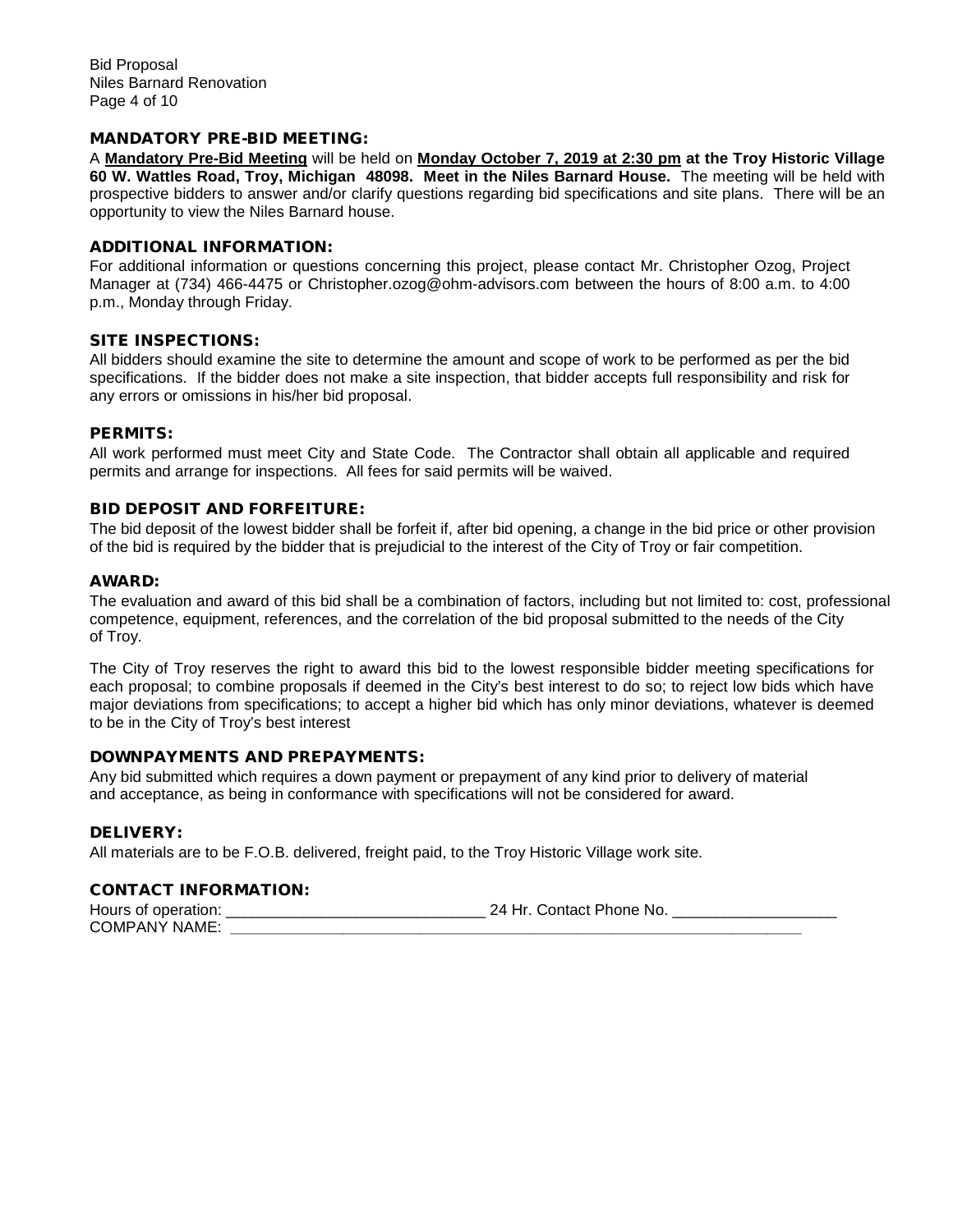#### LOCAL PREFERENCE:

The City of Troy reserves the right to award a contract to a local business, one that pays City of Troy taxes (real and/or personal), if the bid of a local vendor is within 5% of the lowest responsive and responsible non-local bidder, then the local vendor is given one chance to match the low bid.

#### PURCHASE ORDER:

After the Troy City Council has approved the award, the City of Troy Purchasing Department will send an award letter to the successful bidder(s). The successful bidder(s) once notified, will be required to submit the specified bonds. A purchase order will be issued in approximately one-week and released, once acceptable bonds and insurance are received. A purchase order issued in conjunction with the Contract Form (provided in the Forms Section) from the City of Troy will create a bilateral contract between the parties, and the successful bidder(s) shall commit to perform the contract in accordance with specifications.

#### CONTRACT FORMS:

Bidders should complete the Legal Status of Bidder, Non-Collusion Affidavit, Certification regarding Debarment and the Certification regarding Iran linked Business forms and return with your bid proposal.

CONTRACT TERMINATION:The City of Troy shall reserve the right to terminate the contract upon written notice due to poor performance. The City of Troy designated representative will be solely responsible for determining acceptable performance levels. His/her decision will be deemed in the City of Troy's best interest and will be final. The City of Troy reserves the right to re-award the contract to the next low bidder or re-bid the contract.

#### TERMINATION FOR CONVENIENCE:

The City may cancel the contract for its convenience, in whole or in part, by giving the contractor written notice 30 days prior to the date of cancellation. If the City chooses to cancel this contract in part, the charges payable under this contract shall be equitably adjusted to reflect those services that are cancelled.

#### PROGRESS PAYMENTS:

The City of Troy will consider a progress payment schedule for work as completed in accordance with specifications. The Project Construction Manager will have final approval of the schedule as presented. No payments for work will be made until the designated City representative approves the work as complete in accordance with specifications. Prior to release of the final payment, consent of surety document (A1A Document G707) will be required and signed by the surety Company. The City of Troy reserves the right to reject the payment schedule if deemed necessary, and determine the final schedule.

\_\_\_\_\_\_\_\_\_\_\_\_\_\_\_\_\_\_\_\_\_\_\_\_\_\_\_\_\_\_\_\_\_\_\_\_\_\_\_\_\_\_\_\_\_\_\_\_\_\_\_\_\_\_\_\_\_\_\_\_\_\_\_\_\_\_\_\_\_\_\_\_\_\_\_\_\_

Proposed Payment

Schedule\_\_\_\_\_\_\_\_\_\_\_\_\_\_\_\_\_\_\_\_\_\_\_\_\_\_\_\_\_\_\_\_\_\_\_\_\_\_\_\_\_\_\_\_\_\_\_\_\_\_\_\_\_\_\_\_\_\_\_\_\_\_\_\_\_\_\_\_\_

*(Please submit an attachment identified as \_\_\_\_\_\_\_if more space is necessary.)*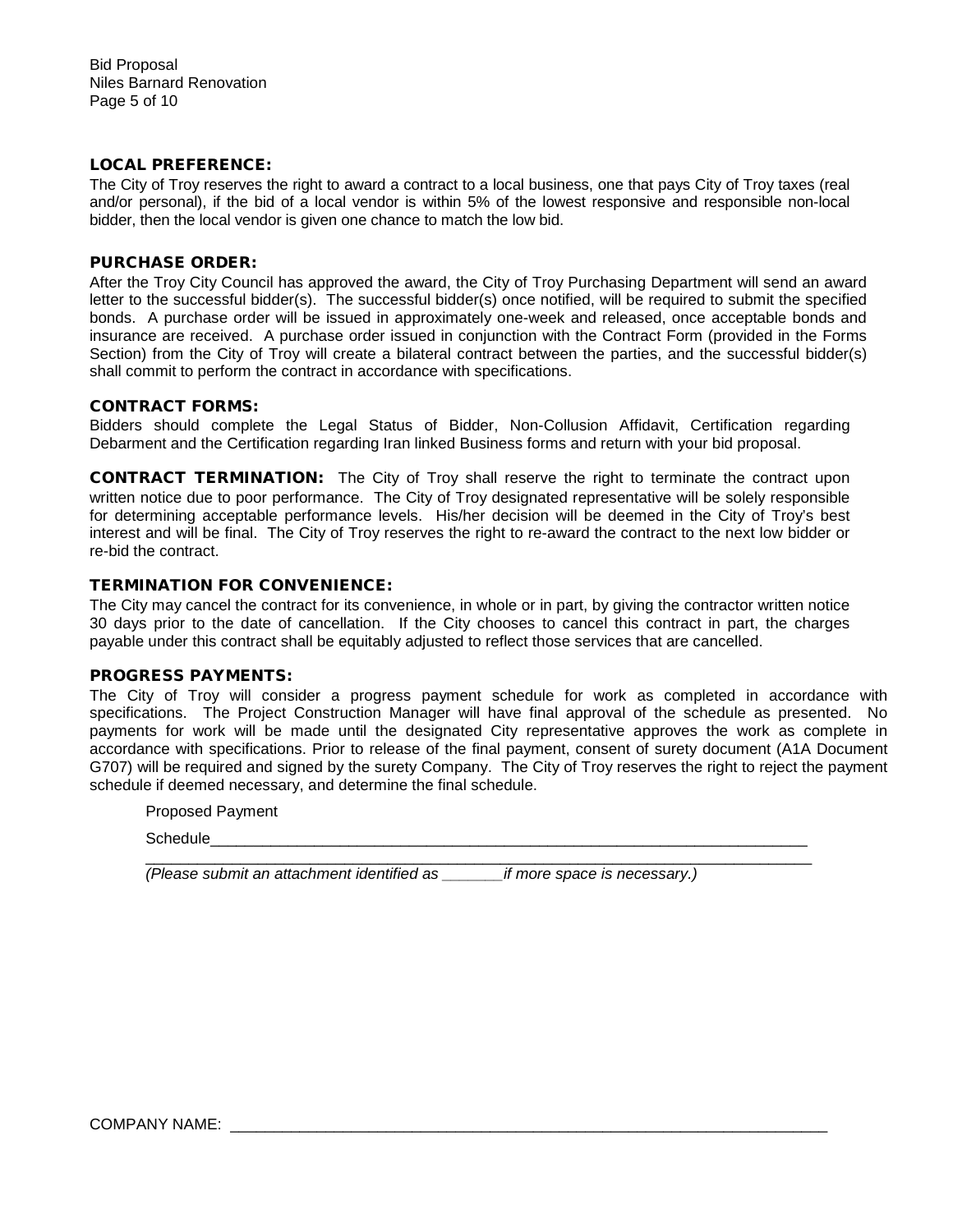Bid Proposal Niles Barnard Renovation Page 6 of 10

#### REFERENCES:

The City of Troy requires that your company list at least three (3) clients who have recently had similar work performed by your company during the past three years.

| <b>COMPANY:</b><br>ADDRESS: |                                                                                                                                                                                                                                     |
|-----------------------------|-------------------------------------------------------------------------------------------------------------------------------------------------------------------------------------------------------------------------------------|
| PHONE:<br>EMAIL:            |                                                                                                                                                                                                                                     |
| COMPANY:<br>ADDRESS:        |                                                                                                                                                                                                                                     |
| PHONE:<br>EMAIL:            | <b>CONTACT:</b> the contract of the contract of the contract of the contract of the contract of the contract of the contract of the contract of the contract of the contract of the contract of the contract of the contract of the |
| COMPANY:<br>ADDRESS:        |                                                                                                                                                                                                                                     |
| PHONE:<br>EMAIL:            | CONTACT: the contract of the contract of the contract of the contract of the contract of the contract of the contract of the contract of the contract of the contract of the contract of the contract of the contract of the c      |

#### MICHIGAN CONSTRUCTION LIEN ACT:

The bidder agrees that, if awarded the Contract he/she will abide by all requirements of the Michigan Construction Lien Act (P.A. 1980, No. 497) as amended and effective March 1, 1982, and to provide full and complete Sworn Statements on Owner-approved forms.

#### PUBLIC ACT 57:

Public Act 57 requires contractors to provide certain notices to governmental entities concerning improvements on real property; to allow for modifications of contracts for improvement of real property; to provide for remedies; and to repeal acts and parts of acts. This contract shall comply with all applicable provisions of Public Act 57 [a copy of the act is attached for reference (2 pages)].

#### BOND SUBMITTAL:

Subsequently, upon notice of award to the successful bidder, the Contractor shall qualify for, sign, and deliver to the City of Troy an executed Performance Bond, an executed Labor and Materials Payment Bond, and an executed one-year Maintenance Bond secured by a surety company, acceptable to the City of Troy by being licensed to do business in Michigan, and be included on the U. S. Treasury Department Surety List and/or have a rating of A (-) or better by A. M. Best, and/or Standard and Poor, on standard AIA forms, each in the amount of one hundred percent (100%) of the contract sum. Attorneys-in-fact who sign such bonds must attach a certified copy of their Power of Attorney when the bonds are submitted.

#### SUBCONTRACTORS:

The undersigned agrees to submit a list of proposed subcontractors, if applicable, for approval by the designated City representative within 72 hours after notification of being the low qualified bidder. The Contractor shall list the name and address of the proposed Subcontractors and sub-subcontractors when required by the City. Approval of a Subcontractor or sub-subcontractors will not be given unless and until it is determined by the City that he/she is qualified to perform the type and magnitude of work proposed and shall have executed a Subcontract or subsubcontract in a form acceptable to the City. It will be understood that this may occur prior to bid award, but the bidder's status will not be final until approved by the Troy City Council.

The Contractor shall abide by the provisions set forth therein. Any item of work performed by other than the Contractor or approved Subcontractors will be considered as unauthorized and shall not be paid for under the provision of the Contract.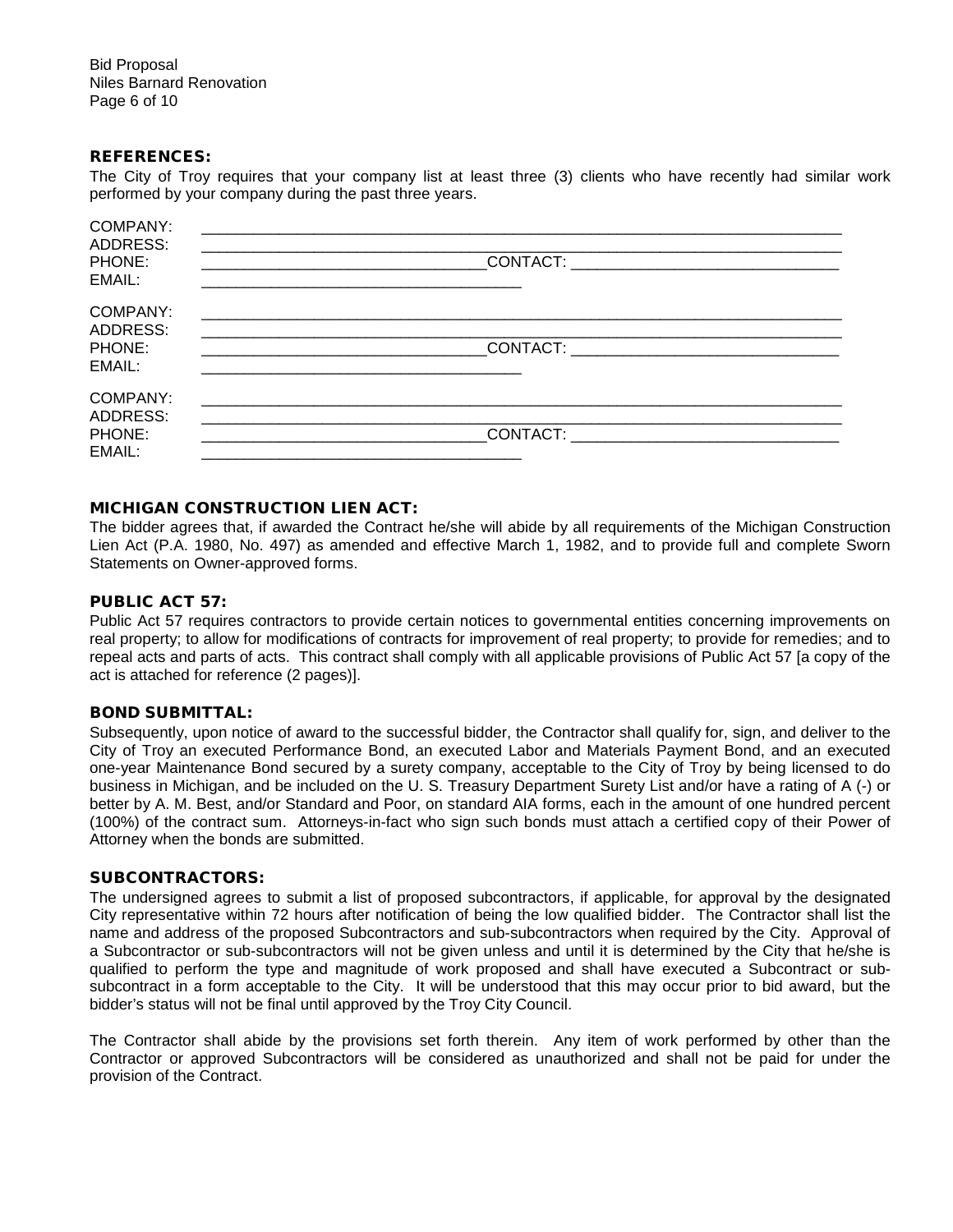Bid Proposal Niles Barnard Renovation Page 7 of 10

#### COMPLETION SCHEDULE:

The work shall commence upon City Council Approval. A preliminary work schedule is attached as reference. A final construction schedule shall be developed by the awarded contractor and shall be included in the bid response for reference by the City of Troy. The designated City representative shall approve the work schedule prior to the start of the project. His/her decision as to acceptability shall be deemed in the City of Troy's best interest. The City of Troy is the only party to this contract that may authorize amendment of this schedule. **Substantial Completion Date: MAY 29, 2020. Final Completion Date: JUNE 30, 2020.**

#### IMPORTANT INFORMATION:

The City shall have the right to require by written order, changes in, additions to, or deductions from the work required by the Contract Documents provided that if changes, additions, or deductions are made, the general character of the work as a whole is not changed thereby. Adjustments in the Contract price, if any, because of any change, addition, or deduction in the work, shall be determined as hereinafter provided, and any claim for extension of time for completion shall be adjusted at the time of ordering the change, addition, or deduction. No claim for change, addition, or deduction, or adjusting of price, or extension of time for completion thereof, shall be made or allowed unless done in pursuance of written order from the City specifically authorizing such change, addition, or deduction. Drawings without a written order shall not be considered such authority. Written notice of such claims shall be made to the designated City representative before the commencement of the work. Where the written order diminishes the quality of work to be done, this shall not constitute a basis for a claim for damages or anticipated profits on the work that may be dispensed with.

#### PREVAILING WAGES:

This is not a Prevailing Wage project.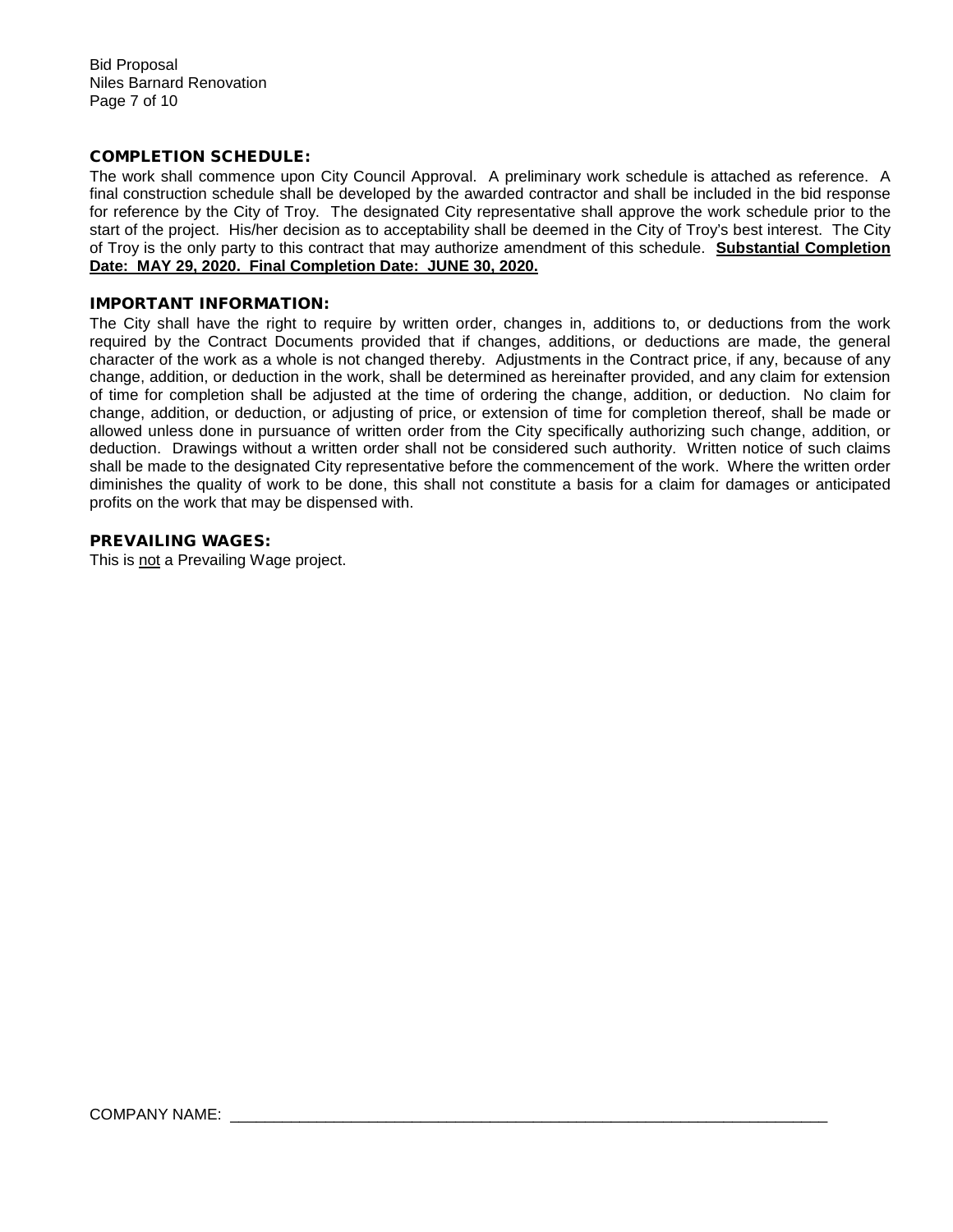Bid Proposal Niles Barnard Renovation Page 8 of 10

Insurance requirements shall be in accordance with the attached **SAMPLE INSURANCE CERTIFICATE** and **ENDORSEMENT**. The required Insurance Certificate and Endorsement must be submitted to the city within 5 days of the verbal/ electronic request after the bid award. The Insurance Certificate and Endorsement may be faxed to the Purchasing Office at (248) 619-7608, and is the only bid document accepted in this format.

The contractor, or any of their subcontractors, shall not commence work under this contract until they have obtained the insurance required, and shall keep such insurance in force during the entire life of this contract. All coverage shall be with insurance companies licensed and admitted to business in the State of Michigan and acceptable to the City of Troy. The requirements below should not be interpreted to limit the liability of the Contractor. All deductibles and self-insured retentions (SIR's) are the responsibility of the Contractor.

- ( ) We can meet the specified insurance requirements.
- ( ) We cannot meet the specified insurance requirements.
- ( ) We do not carry the specified limits but can obtain the additional insurance coverage of
	- , at the cost of  $\$$

 **NOTE:** Please note the amendments on a sample insurance certificate and attach it to your bid proposal.

( ) Our proposal is reduced by \$\_\_\_\_\_\_\_\_\_ if we lower the requirement to  $$\;\underline{\hspace{1.5em}}$$  .

**NOTE:** Please note the amendments on a sample insurance certificate and attach it to your bid proposal.

**IMPORTANT:** A Certificate of Insurance on an ACORD Form showing present coverage as well as the required endorsements SHALL be attached to the proposal document at the time of submission of the proposal to the Office of the City Clerk.

**NOTE:** Failure on the part of any bidder to contact his/her insurance carrier to verify that the insurance carried by the bidder meets City of Troy specifications may result in this proposal being completed incorrectly.

**OTHER:** Sole proprietors must execute a certificate of exemption from Worker's Compensation requirements or provide proof of Worker's Compensation Insurance. All coverage shall be with insurance carriers licensed and admitted to do business in Michigan in accordance with all applicable statutes of the State of Michigan and acceptable to the City of Troy.

#### **INSURANCE VERIFICATION:**

A bidder shall complete the above portion, which details additional costs that may be incurred for specified coverage without purchasing the additional coverage prior to bid submission.

**WORKERS' COMPENSATION INSURANCE,** including Employers' Liability Coverage, in accordance with all applicable statutes of the State of Michigan.

**COMMERCIAL GENERAL LIABILITY INSURANCE** on an "Occurrence Basis" with limits of liability not less than \$1,000.000.00 per occurrence and aggregate. Coverage shall include the following extensions: (A) Contractual liability; (B) Products and Completed Operations; (C) Independent Contractors Coverage; (D) Broad Form General Liability Extensions or equivalent, if not already included; (E) Deletion of all Explosion, Collapse, and Underground (XCU) Exclusions, if applicable.

**AUTOMOBILE LIABILITY,** including Michigan No-Fault Coverages, with limits of liability not less than \$1,000,000.00 per occurrence combined single limit for Bodily Injury, and Property Damage. Coverage shall include all owned vehicles, all non-owned vehicles, and all hired vehicles.

COMPANY NAME: \_\_\_\_\_\_\_\_\_\_\_\_\_\_\_\_\_\_\_\_\_\_\_\_\_\_\_\_\_\_\_\_\_\_\_\_\_\_\_\_\_\_\_\_\_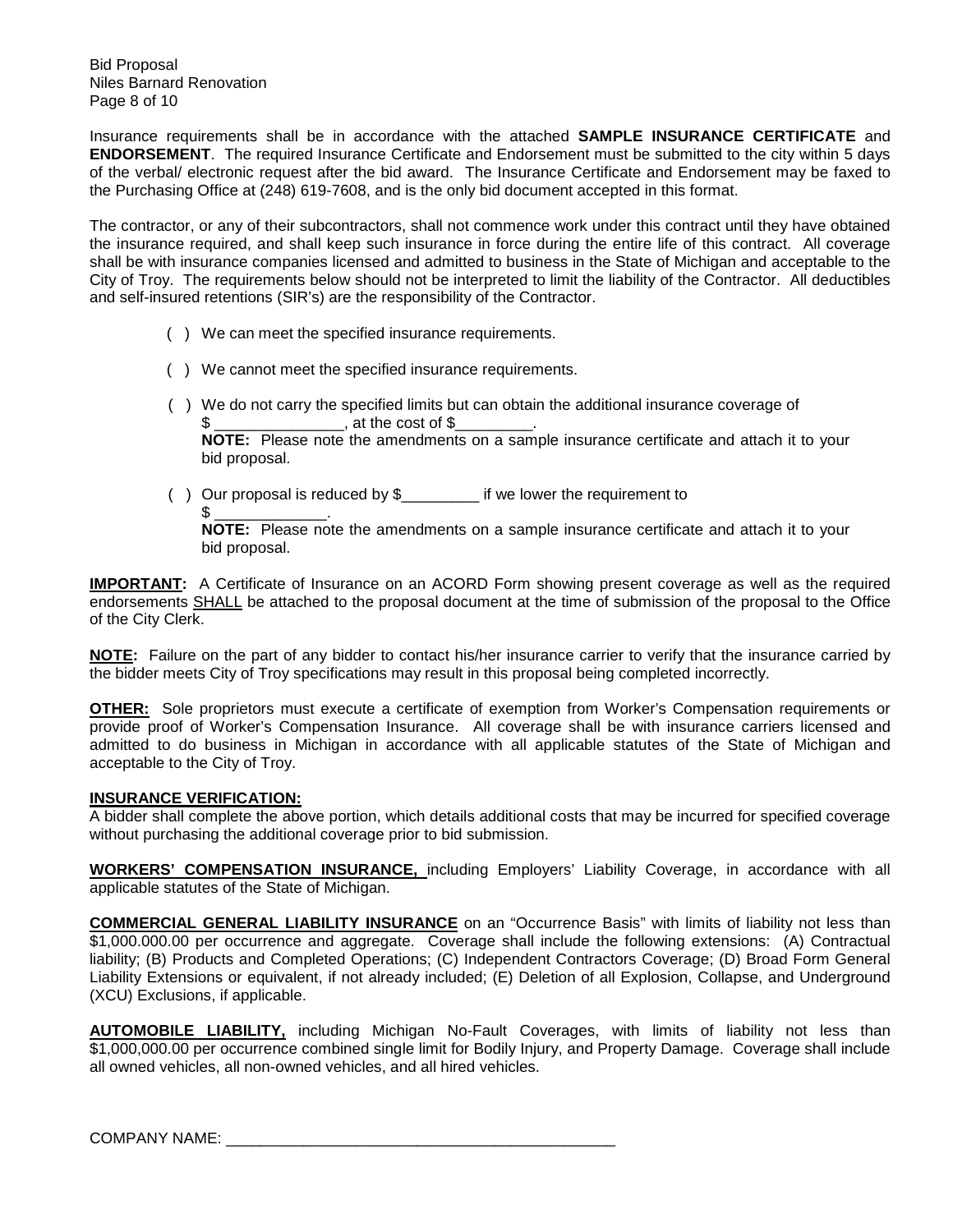#### **ADDITIONAL INSURED:**

Commercial General Liability and Automobile Liability, as described in the attached SAMPLE shall include an Additional Insured Endorsement stating the following shall be *Additional Insureds:* The City of Troy including all elected and appointed officials, all employees and volunteers, all boards, commissions, and/or authorities and council members, including employees and volunteers thereof. It is understood and agreed by naming the City of Troy as additional insured, coverage afforded is considered to be primary and any other insurance the City of Troy may have in effect shall be considered secondary and/or excess.

#### **CANCELLATION NOTICE:**

All policies, as described above, shall include an endorsement stating that it is understood and agreed that Thirty (30) days, Ten (10) days for non-payment of premium, Advance Written Notice of Cancellation, Non-Renewal, Reduction, and/or Material Change shall be mailed to:

> City of Troy Purchasing Manager 500 West Big Beaver Troy, MI 48084

#### **PROOF OF INSURANCE COVERAGE:**

The Contractor shall provide the City of Troy, at the time that the contracts are returned by him/her for execution, a Certificate of Insurance as well as the required endorsements. In lieu of required endorsements, if applicable, a copy of the policy sections where coverage is provided for additional insured and cancellation notice would be acceptable. Copies or certified copies of all policies mentioned above all shall be furnished, if so requested.

If any of the applicable coverages expire during the term of this contract, the Contractor shall deliver renewal certificates and endorsements to the City of Troy at least ten (10) days prior to the expiration date.

#### **LETTER VERIFICATION:**

The recommended bidder will be notified to submit a letter from the *insurance agent or carrier* that the insurance to be supplied will meet specifications. As an alternative, the recommended bidder may submit the certificate of insurance meeting specifications at this time at his/her option. *The City must receive this letter or certificate within 5 business days after verbal / electronic notification has been delivered to the recommended bidder*  **or the bidder will be considered non-responsive and the bid un-awardable***.* This process will occur before presentation of the award recommendation to the Troy City Council.

#### **FINAL INSURANCE CERTIFICATE SUBMISSION:**

After approval by Troy City Council, the City's Purchasing Manager will review the insurance certificates and endorsements to ensure all acceptable documents have been received and allow (5) business additional days after verbal / electronic notification to submit final insurance certificate(s) in accordance with specifications. The City of Troy reserves the right to WITHHOLD AND KEEP any bid surety for failure to comply. The company will be considered in default of contract and will be barred from doing business with the City of Troy for a minimum of three (3) years for failing to meet insurance requirements.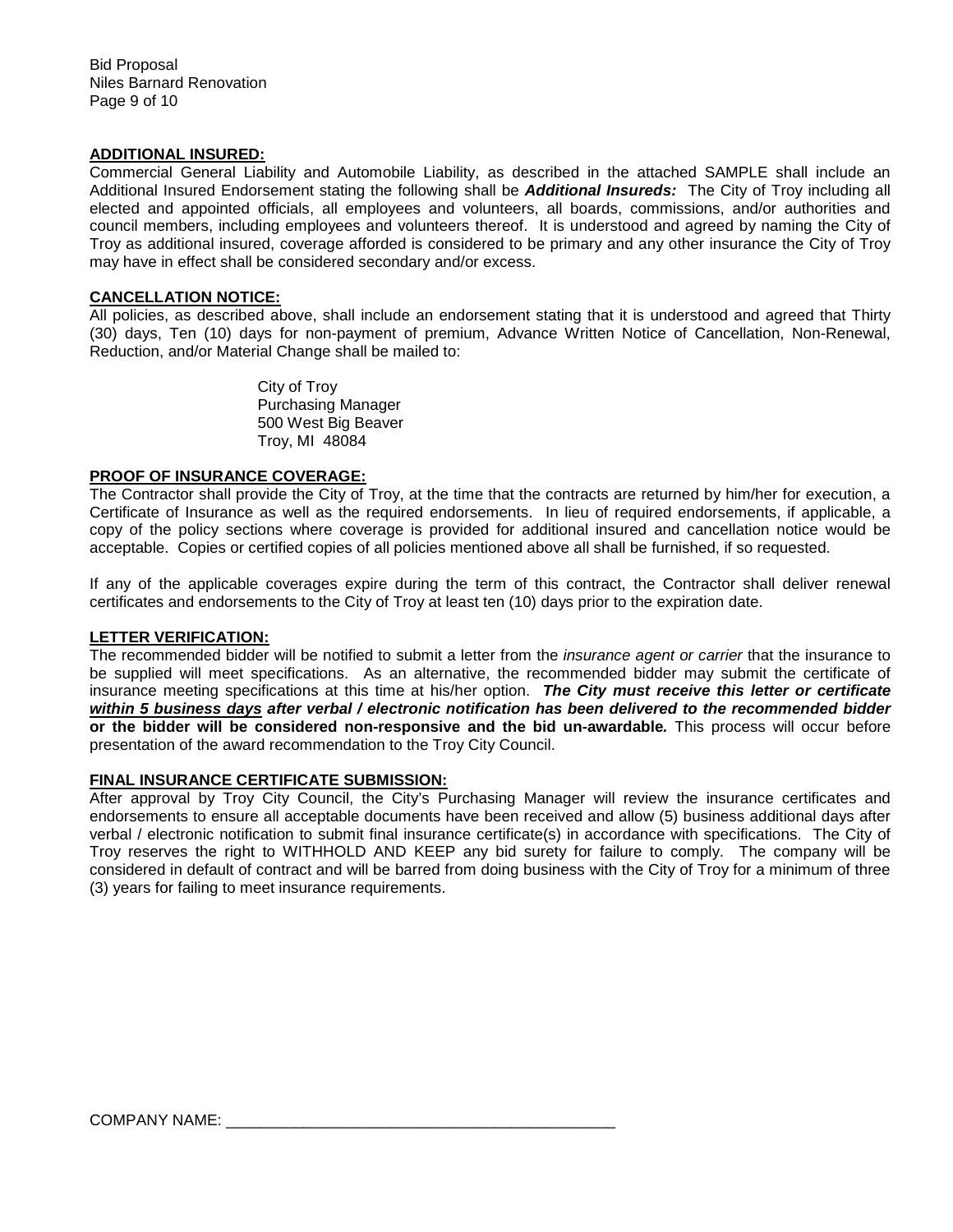#### SIGNATURE PAGE

#### PRICES:

Prices shall remain firm for 60 days or bid award, whichever comes first, except the successful bidder(s) whose prices shall remain firm through project completion and final acceptance in accordance with the bid specifications.

#### **SIGNATURE OF AUTHORIZED COMPANY REPRESENTATIVE: \_\_\_\_\_\_\_\_\_\_\_\_\_\_\_\_\_\_\_\_\_\_\_\_\_\_\_\_\_\_\_\_\_\_\_\_\_\_\_\_\_\_\_\_\_\_\_\_**

NOTE: The undersigned has checked carefully the bid figures and understands that he/she shall be responsible for any error or omission in this bid offer and is in receipt of all addenda as issued.

| ADDRESS: _________________________________CITY: _______________STATE: _____ZIP: __________                                                                                                                                     |  |  |
|--------------------------------------------------------------------------------------------------------------------------------------------------------------------------------------------------------------------------------|--|--|
|                                                                                                                                                                                                                                |  |  |
|                                                                                                                                                                                                                                |  |  |
|                                                                                                                                                                                                                                |  |  |
|                                                                                                                                                                                                                                |  |  |
| CHECK INCLUDED: _______________________COMPLETION: _____________________________                                                                                                                                               |  |  |
| EMAIL: The contract of the contract of the contract of the contract of the contract of the contract of the contract of the contract of the contract of the contract of the contract of the contract of the contract of the con |  |  |

#### EXCEPTIONS:

Any exceptions, substitutions, deviations, etc. from the City of Troy specifications and this bid proposal must be stated below. The reason for the exception(s), deviation(s), substitution(s), are an integral part of this bid offer.

\_\_\_\_\_\_\_\_\_\_\_\_\_\_\_\_\_\_\_\_\_\_\_\_\_\_\_\_\_\_\_\_\_\_\_\_\_\_\_\_\_\_\_\_\_\_\_\_\_\_\_\_\_\_\_\_\_\_\_\_\_\_\_\_\_\_\_\_\_\_\_\_\_\_\_\_\_\_\_\_\_\_\_\_\_\_\_ \_\_\_\_\_\_\_\_\_\_\_\_\_\_\_\_\_\_\_\_\_\_\_\_\_\_\_\_\_\_\_\_\_\_\_\_\_\_\_\_\_\_\_\_\_\_\_\_\_\_\_\_\_\_\_\_\_\_\_\_\_\_\_\_\_\_\_\_\_\_\_\_\_\_\_\_\_\_\_\_\_\_\_\_\_\_\_

#### ACKNOWLEDGEMENT:

I, \_\_\_\_\_\_\_\_\_\_\_\_\_\_\_\_\_\_\_\_\_\_\_\_\_\_\_, certify that I have read the **Instructions to Bidders** (2 Pages) and that the bid proposal documents contained herein were obtained directly from the City's Purchasing Department or the MITN website, [www.mitn.info](http://www.govbids.com/) and is an official copy of the Authorized Version.

#### **SIGNATURE OF AUTHORIZED COMPANY REPRESENTATIVE:** \_\_\_\_\_\_\_\_\_\_\_\_\_\_\_\_\_\_\_\_\_\_\_\_\_\_\_\_\_\_\_\_\_\_\_\_\_\_\_\_\_\_\_\_\_\_

IMPORTANT: All City of Troy purchases require a MATERIAL SAFETY DATA SHEET, where applicable, in compliance with the MIOSHA "Right to Know" Law. Please include a copy of any relevant MSDS at the time of bid submission.

NOTE: The City of Troy, at their discretion, may require the bidder(s) to supply a Financial Report from an impartial Financial Credit Reporting Service before award of contract.

US FUNDS: All prices are to be quoted in U. S. Currency.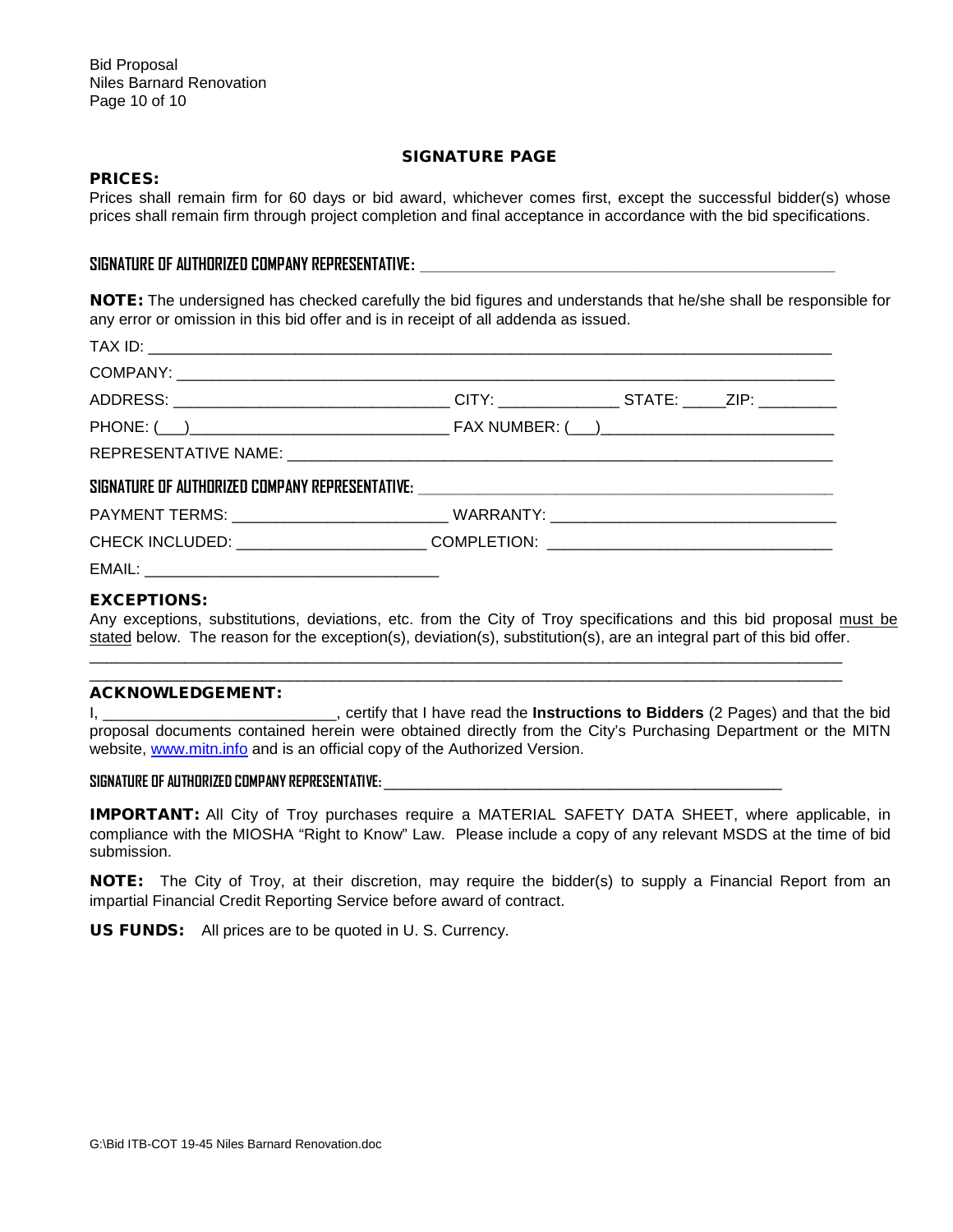

# **Legal Status of Bidder:**

## **The Bidder shall fill out the appropriate form and strike out the other two:**

A corporation duly organized and doing business under the laws of the State of **Fig. 20. 13. In the State of State 1** whom \_\_\_\_\_\_\_\_\_\_\_\_\_\_\_\_\_\_\_\_\_\_\_\_\_\_\_\_, bearing the office title of \_\_\_\_\_\_\_\_\_\_\_\_\_\_\_\_\_\_, whose signature is affixed to this proposal, is duly authorized to execute contracts.

**A partnership, all members of which, with addresses, is:**

<u> 1989 - Johann Barn, mars ann an t-Amhain ann an t-Amhain an t-Amhain an t-Amhain an t-Amhain an t-Amhain an t-</u>

**AN INDIVIDUAL, WHOSE SIGNATURE IS AFFIXED TO THE PROPOSAL:**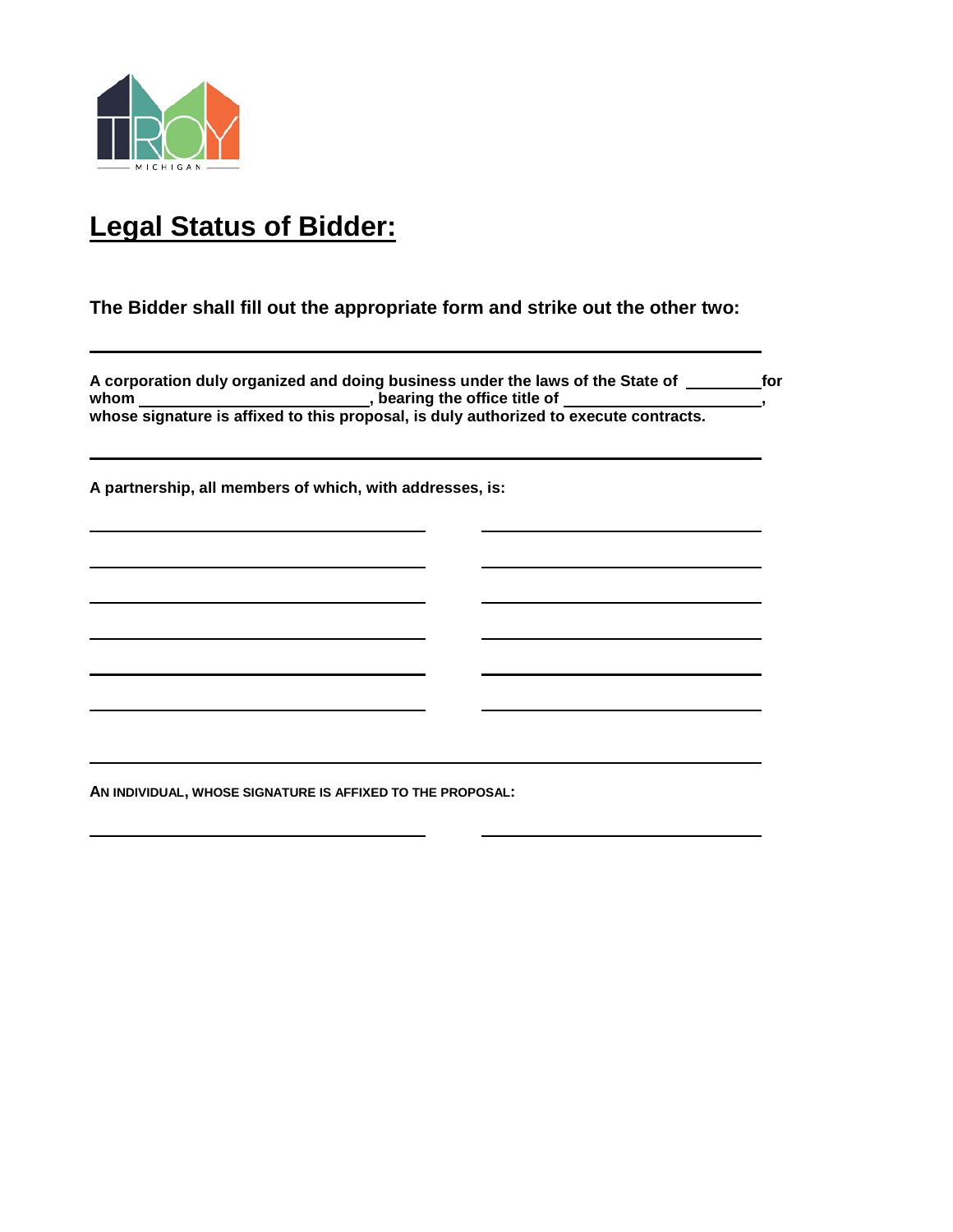

#### **CITY OF TROY OAKLAND COUNTY, MICHIGAN NON-COLLUSION AFFIDAVIT**

## **TO WHOM IT MAY CONCERN:**

**, being duly sworn deposed, says that he/she**

**(Print Full Name)**

**is . The party making the foregoing proposal or bid,**

**(State Official Capacity in Firm)**

**that such bid is genuine and not collusion or sham; that said bidder has not colluded, conspired, connived, or agree, directly or indirectly, with any bidder or person, to put in a sham bid or to refrain from bidding and has not in any manner directly or indirectly sought by agreement or collusion, or communication or conference, with any person to fix the bid price or affiant or any other bidder, or to fix any overhead, profit, or cost element of said bid price, or that of any other bidder, or to secure the advantage against the City of Troy or any person interested in the proposed contract; and that all statements contained in said proposal or bid are true.**

**SIGNATURE OF PERSON SUBMITTING BID**

**NOTARY'S SIGNATURE**

Subscribed and sworn to before me this \_\_\_\_\_\_\_\_\_\_ day of \_\_\_\_\_\_\_\_\_\_\_\_\_\_\_\_\_\_, 20\_ in and for **County.** County.

**My commission expires:**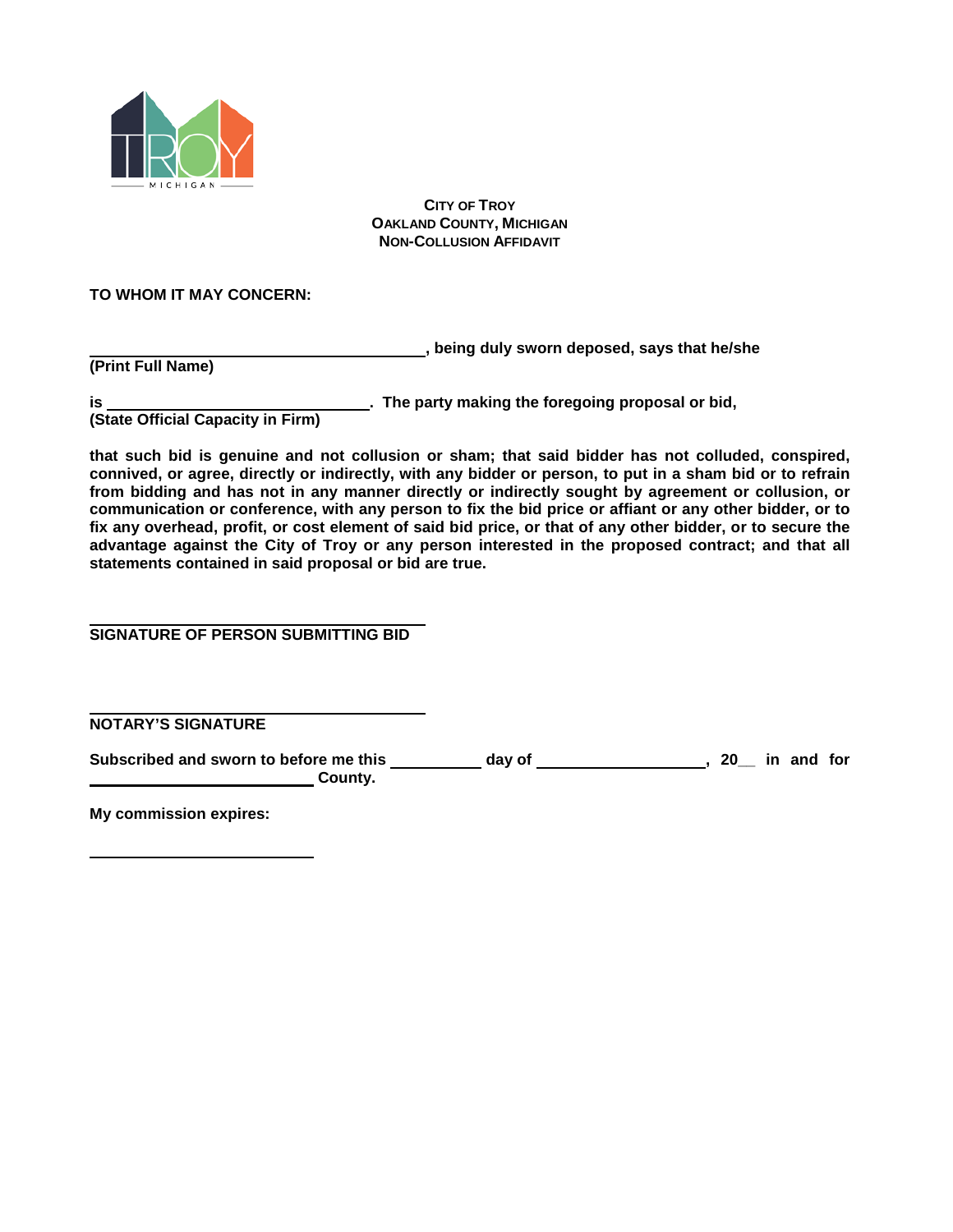

#### **CERTIFICATION REGARDING DEBARMENT, SUSPENSION, AND OTHER RESPONSIBILITY MATTERS**

**The prospective participant certifies, to the best of its knowledge and belief, that it and its principals:** 

- **1. Are not presently debarred, suspended, proposed for debarment, and declared ineligible, or voluntarily excluded from participation in transactions under any non-procurement programs by any federal, state or local agency.**
- **2. Have not, within the three year period preceding, had one or more public transactions (federal, state, or local) terminated for cause or default; and**
- **3. Are not presently indicted or otherwise criminally or civilly charged by a government entity (federal, state, or local) and have not, within the three year period preceding the proposal, been convicted of or had a civil judgment rendered against it:**
	- **a. For the commission of fraud or a criminal offense in connection with obtaining, attempting to obtain, or performing a public transaction (federal, state, or local), or a procurement contract under such a public transaction;**
	- **b. For the violation of federal, or state antitrust statutes, including those proscribing price fixing between competitors, the allocation of customers between competitors, or bid rigging; or**
	- **c. For the commission of embezzlement, theft, forgery, bribery, falsification or destruction of records, making false statements, or receiving stolen property.**

**I understand that a false statement on this certification may be grounds for the rejection of this proposal or the termination of the award. In addition, the general grant of this authority exists within the City's Charter, Chapter 12, Section 12.2- Contracts.**

*[ ] I am able to certify to the above statements.*

**Name of Agency/Company/Firm** *(Please Print)*

**Name and title of authorized representative** *(Please Print)*

**Signature of authorized representative Date**

*[ ] I am unable to certify to the above statements. Attached is my explanation.*

**G:\Purchasing Forms - Instructions\Certification regarding debarment (2).doc**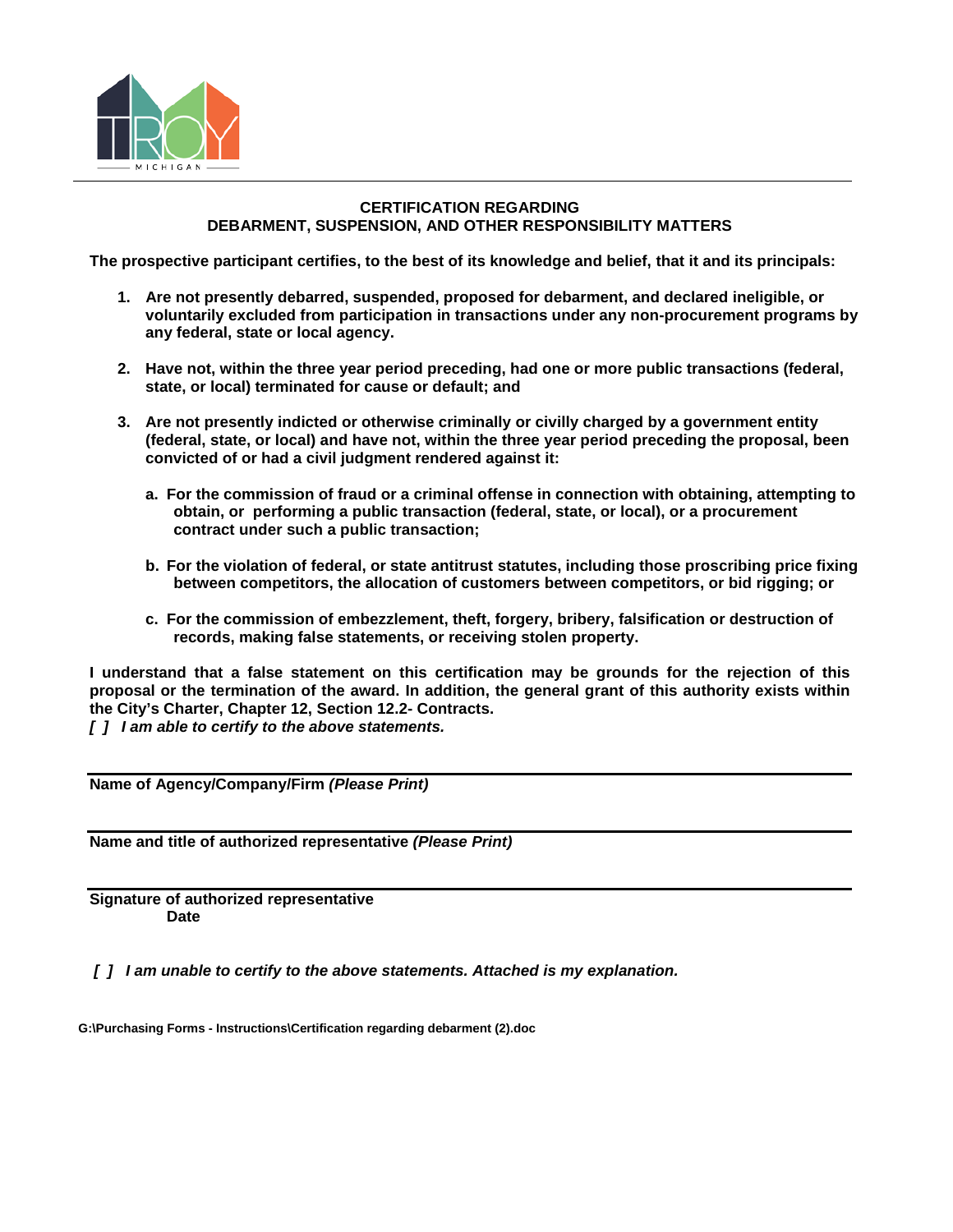

#### *\_\_\_\_\_\_\_\_\_\_\_\_\_\_\_\_\_\_\_\_\_\_\_\_\_\_\_\_\_\_\_\_\_\_\_\_\_\_\_\_\_\_\_\_\_\_\_\_\_\_\_\_\_\_\_\_\_\_\_\_\_\_\_\_\_* **VENDOR CERTIFICATION THAT IT IS NOT AN "IRAN LINKED BUSINESS"**

**Pursuant to Michigan law, (the Iran Economic Sanctions Act, 2012 PA 517, MCL 129.311 et seq.), before accepting any bid or proposal, or entering into any contract for goods or services with any prospective Vendor, the Vendor must first certify that it is not an "IRAN LINKED BUSINESS", as defined by law.**

| <b>Vendor</b>                      |  |
|------------------------------------|--|
|                                    |  |
| <b>Legal Name</b>                  |  |
|                                    |  |
| <b>Street Address</b>              |  |
| City                               |  |
| State, Zip                         |  |
| <b>Corporate I.D. Number/State</b> |  |
| Taxpayer I.D. #                    |  |

**The undersigned, with: 1.)full knowledge of all of Vendors business activities, 2.)full knowledge of the requirements and possible penalties under the law MCL 129.311 et seq. and 3.) the full and complete authority to make this certification on behalf of the Vendor, by his/her signature below, certifies that: the Vendor is NOT an "IRAN LINKED BUSINESS" as require by MCL 129.311 et seq., and as such that Vendor is legally eligible to submit a bid and be considered for a possible contract to supply goods and/or services to the City of Troy.**

**Signature of Vendor's Authorized Agent:** 

**Printed Name of Vendor's Authorized Agent:** 

Witness Signature:

**\_\_\_\_\_\_\_\_\_\_\_\_\_\_\_\_\_\_\_\_\_\_\_\_\_\_\_\_\_\_\_\_\_\_\_\_\_\_\_\_\_\_\_\_\_\_\_\_\_\_\_\_\_\_\_\_\_\_\_\_\_\_\_\_\_**

**\_\_\_\_\_\_\_\_\_\_\_\_\_\_\_\_\_\_\_\_\_\_\_\_\_\_\_\_\_\_\_\_\_\_\_\_\_\_\_\_\_\_\_\_\_\_\_\_\_\_\_\_\_\_\_\_\_\_\_\_\_\_\_\_\_**

**Printed Name of Witness: \_\_\_\_\_\_\_\_\_\_\_\_\_\_\_\_\_\_\_\_\_\_\_\_\_\_\_\_\_\_\_\_\_\_\_\_\_\_\_\_\_\_\_\_\_\_\_\_\_\_\_\_\_\_\_\_\_\_\_\_\_\_\_\_\_**

**G:\ BidLanguage\_IranLinkedBusiness**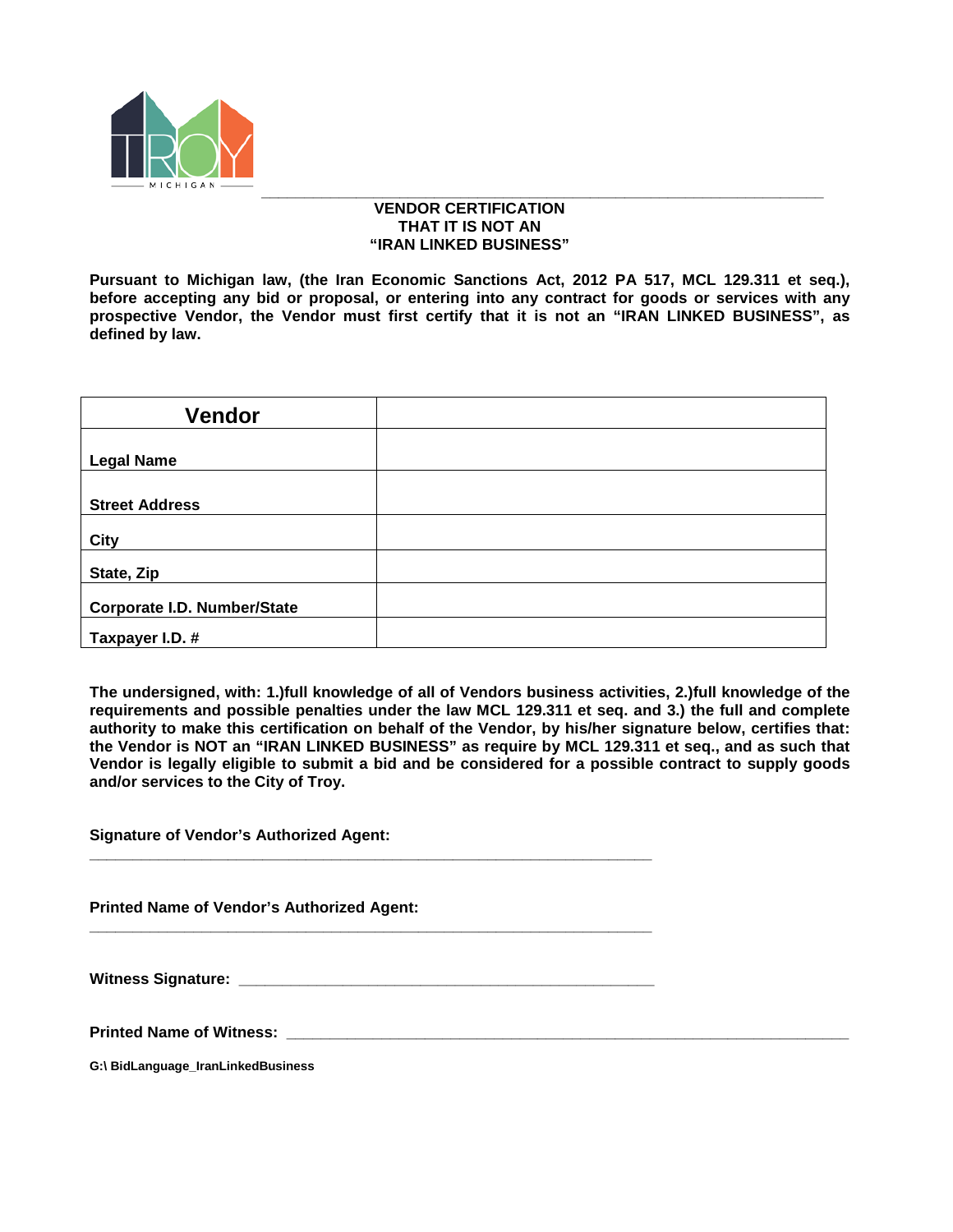

# **City of Troy DRAFT Oakland County, Michigan Contract Form**

ARTICLES OF AGREEMENT, made and entered into this \_\_\_\_\_\_\_\_\_\_\_\_ day of \_\_\_\_\_\_\_\_\_\_

20\_\_\_ by and between \_\_\_\_\_\_\_\_\_\_\_\_\_\_\_\_\_\_\_\_\_\_\_\_\_\_ of \_\_\_\_\_\_\_\_\_\_\_\_\_\_\_\_\_\_\_\_\_\_\_\_\_\_\_\_\_ (Name) (City and State)

herein after called the Contractor and the City of Troy, Troy, Michigan hereinafter called the Owner,

WITNESSETH, that the Contractor and the Owner for the considerations hereinafter named, agree as follows:

- 1. That all Contract Documents, as defined in the Bid Specifications "Niles Barnard Renovation", hereto attached or herein referred to shall be and are hereby made a part of the agreement and contract.
- 2. The Contractor shall, under penalty of bonds submitted, furnish all labor, materials, and equipment necessary and perform all of the work as set forth in his/her Proposal in strict accordance with the specifications and other documents which have been made a part of this contract in the manner, time, and place as therein set forth.
- 3. In consideration whereof, the Owner agrees to pay to the Contractor the amounts provided in the attached Proposal, being the product of the unit prices therein set forth, multiplied by the number of units actually constructed, all in the time and manner as set forth in the Contract Documents.
- 4. IN WITNESS whereof said parties have hereunto set their hands and seals, the day and year first above written.

| <b>WITNESS:</b>                   |                           |
|-----------------------------------|---------------------------|
| 1.                                | (Contractor)              |
| 2.                                |                           |
|                                   | (Title)                   |
| (Mayor)                           |                           |
|                                   | CITY OF TROY CITY OF TROY |
| <b>City Manager or Designee</b>   | (Owner)                   |
|                                   |                           |
| APPROVED AS TO FORM AND LEGALITY: |                           |
|                                   | ATTEST: ATTEST            |
| <b>City Attorney</b>              | (City Clerk)              |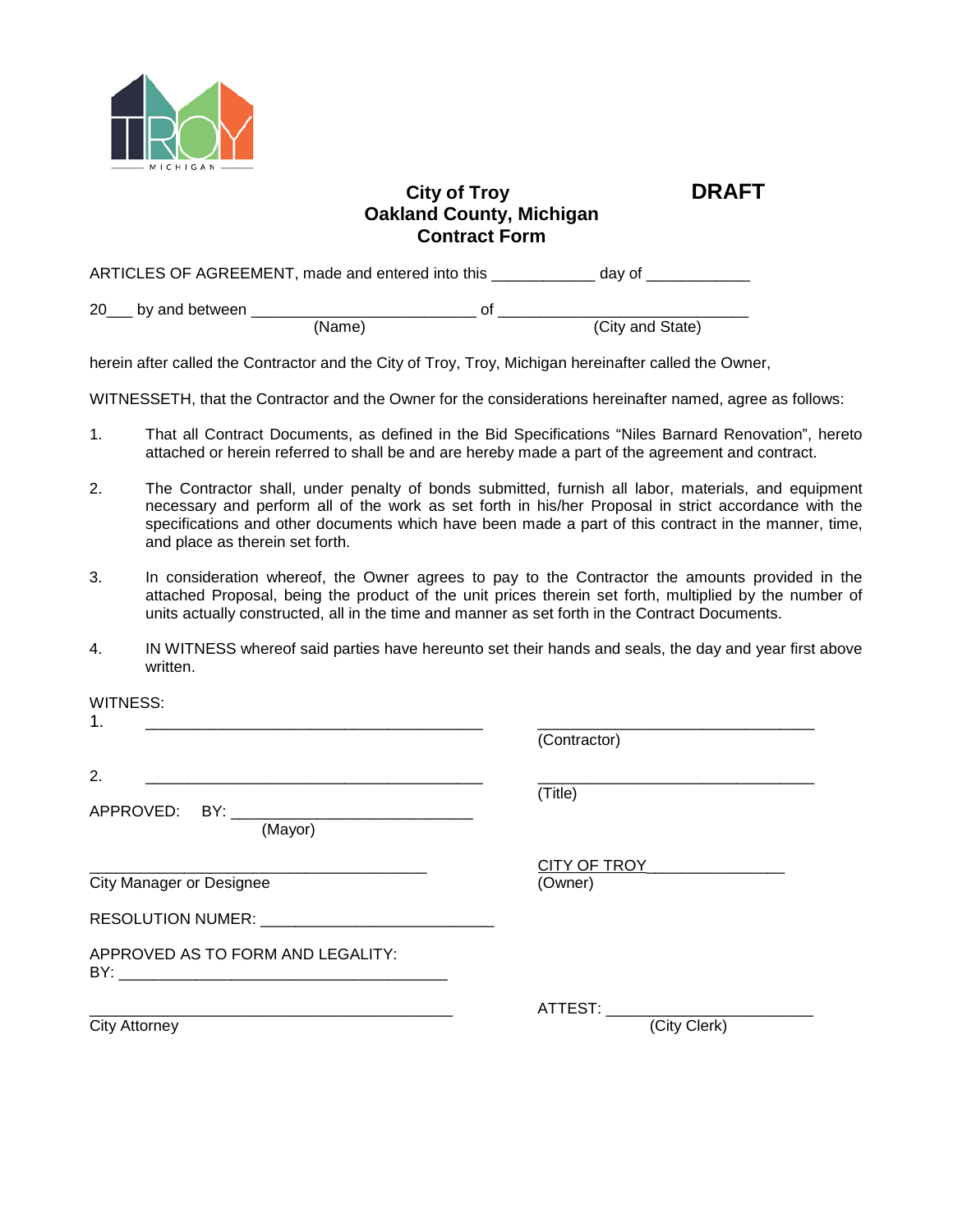

#### **City of Troy Oakland County, Michigan Contractor's Affidavit**

TO WHOM IT MAY CONCERN:

The undersigned, being duly sworn, deposes and says the following:

That he/she or she is \_\_\_\_\_\_\_\_\_\_\_\_\_\_\_\_\_\_\_\_\_\_\_\_\_ of the \_\_\_\_\_\_\_\_\_\_\_\_\_\_\_\_\_\_\_\_\_\_\_\_, (Title) (Construction Company)

The contractor for the **NILES BARNARD RENOVATION** - This work is located within the City of Troy and is owned by the City of Troy, Oakland County, Michigan;

That the total amount of the Contract, including extras, is \$ , on which he/she has received payment of \$

That all waivers are true, correct, and genuine, and delivered unconditionally and that there is no claim, either legal or equitable, to defeat the validity of said waivers:

That the following are names of all parties who have furnished material or labor, or both, for said work, and all parties having contracts or subcontracts for specific portions of said work or for material entering into the construction thereof, and the amount due or to become due to each, and that the items mentioned include all labor and materials required to complete said work according to plans and specifications:

| <b>NAMES</b>                                   | <b>WHAT FOR</b> | <b>CONTRACT</b><br><b>PRICE</b> | <b>AMOUNT</b><br><b>PAID</b> | <b>THIS</b><br><b>PAYMENT</b> | <b>BALANCE</b><br><b>DUE</b> |
|------------------------------------------------|-----------------|---------------------------------|------------------------------|-------------------------------|------------------------------|
|                                                |                 |                                 |                              |                               |                              |
|                                                |                 |                                 |                              |                               |                              |
|                                                |                 |                                 |                              |                               |                              |
|                                                |                 |                                 |                              |                               |                              |
|                                                |                 |                                 |                              |                               |                              |
|                                                |                 |                                 |                              |                               |                              |
| TOTAL LABOR & MATERIALS TO<br><b>COMPLETE:</b> |                 |                                 |                              |                               |                              |

That there are no other contracts for said work outstanding, and that there is nothing due to become due to any person for materials, labor, or other work of any kind done or to be done upon, or in connection with, said work other than above stated.

SIGNATURE **EXECUTE 12 IN THE SIGNATURE A** TITLE

**DATE** 

NOTARY'S SIGNATURE

Subscribed and sworn to before me this  $\_\_\_\_$  day of  $\_\_\_\_$ , 20 $\_\_\_\_\$ .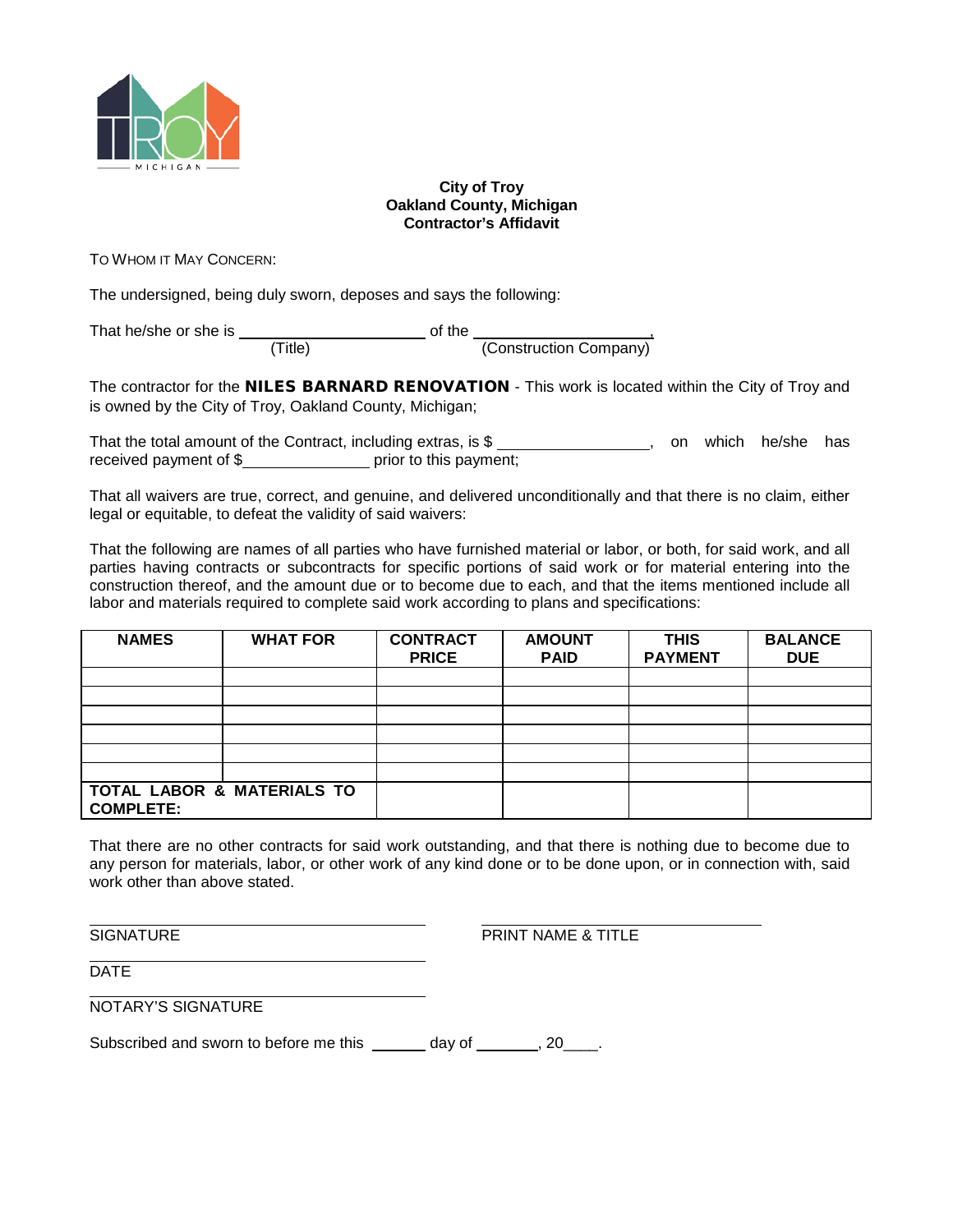

## **City of Troy Oakland County, Michigan Contractor's Declaration**

I hereby declare that I have not, during the period \_\_\_\_\_\_\_\_\_\_\_\_\_\_\_\_\_\_\_\_\_\_\_\_\_\_\_\_\_\_\_\_\_\_\_ to \_\_\_\_\_\_\_\_\_\_\_\_\_\_\_\_, A.D. 20\_\_\_ Performed any work, furnished any material, sustained any loss, damage or delay for any reason, including soil conditions encountered or created or otherwise done anything for which I shall ask, demand, sue for, or claim compensation from \_\_\_\_\_\_\_\_ executed between myself and the City, and in the Change Orders for work issued by the City in writing as provided there under, except as I hereby make claim for additional compensation and/or extension of time, as set forth on the itemized statement attached hereto.

There \_\_\_\_\_\_\_\_\_ an itemized statement attached. Is / is not

Date: \_\_\_\_\_\_\_\_\_\_\_\_\_\_\_\_\_\_\_\_\_\_\_\_\_\_\_\_\_\_\_\_\_\_\_\_\_\_

Contractor:

By: \_\_\_\_\_\_\_\_\_\_\_\_\_\_\_\_\_\_\_\_\_\_\_\_\_\_\_\_\_\_\_\_\_\_\_\_\_\_

Title: \_\_\_\_\_\_\_\_\_\_\_\_\_\_\_\_\_\_\_\_\_\_\_\_\_\_\_\_\_\_\_\_\_\_\_\_\_\_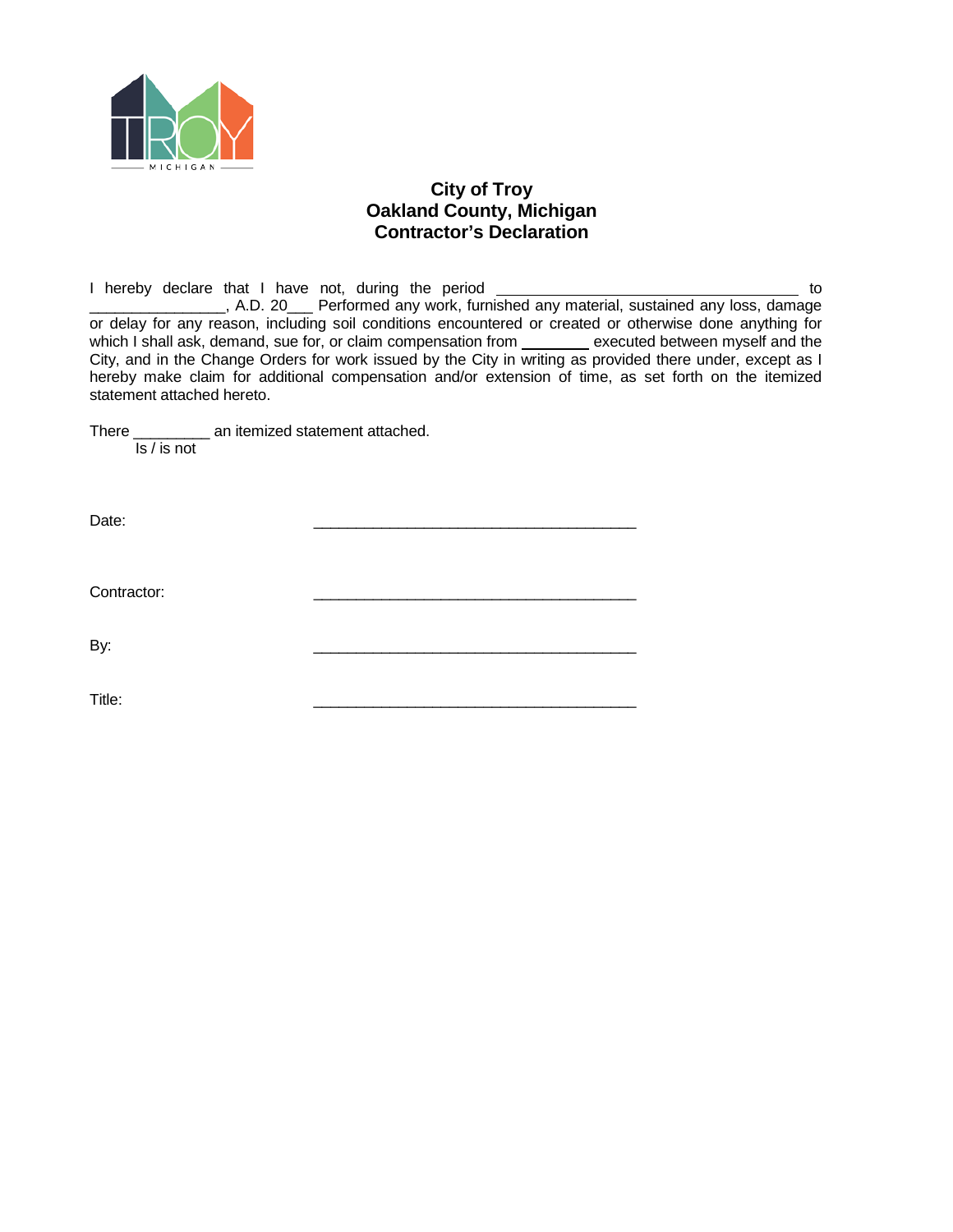

Seal section of the second section of the second section of the second section of the second section of the second second section of the second section of the second section of the second section of the second section of t

#### **City of Troy OAKLAND COUNTY, MICHIGAN FINAL WAIVER OF LIEN**

| FILE NUMBER: _______________________                                                                                                                                                                                                                                                                                                                                                                                                                                                                                                                                                        | LOAN NUMBER: The contract of the contract of the contract of the contract of the contract of the contract of the contract of the contract of the contract of the contract of the contract of the contract of the contract of t |  |
|---------------------------------------------------------------------------------------------------------------------------------------------------------------------------------------------------------------------------------------------------------------------------------------------------------------------------------------------------------------------------------------------------------------------------------------------------------------------------------------------------------------------------------------------------------------------------------------------|--------------------------------------------------------------------------------------------------------------------------------------------------------------------------------------------------------------------------------|--|
| TO WHOM IT MAY CONCERN:                                                                                                                                                                                                                                                                                                                                                                                                                                                                                                                                                                     |                                                                                                                                                                                                                                |  |
| Whereas, the undersigned has been employed by: __________________________________<br>(Construction Company)                                                                                                                                                                                                                                                                                                                                                                                                                                                                                 |                                                                                                                                                                                                                                |  |
| owned by the City of Troy, Oakland County, and Michigan.                                                                                                                                                                                                                                                                                                                                                                                                                                                                                                                                    |                                                                                                                                                                                                                                |  |
| other good and valuable considerations, the receipt whereof is hereby acknowledged, do (es) hereby<br>waive and release any and all lien or claim or right of lien under the statutes of the State of Michigan<br>relating to mechanic's liens on the above described premises and improvements thereon, and on the<br>moneys or other considerations due or to become due from the owner, on account of labor or services,<br>material, fixtures or apparatus heretofore furnished or which may be furnished at any time hereafter by the<br>undersigned for the above described premises. |                                                                                                                                                                                                                                |  |
|                                                                                                                                                                                                                                                                                                                                                                                                                                                                                                                                                                                             |                                                                                                                                                                                                                                |  |

Note: All waivers must be for the full amount paid. If waiver is for a corporation, corporate name should be used, and title of officer signing waiver should be set forth; if waiver is for a partnership, the partnership name should be used. Partner should sign and designate himself/herself as partner.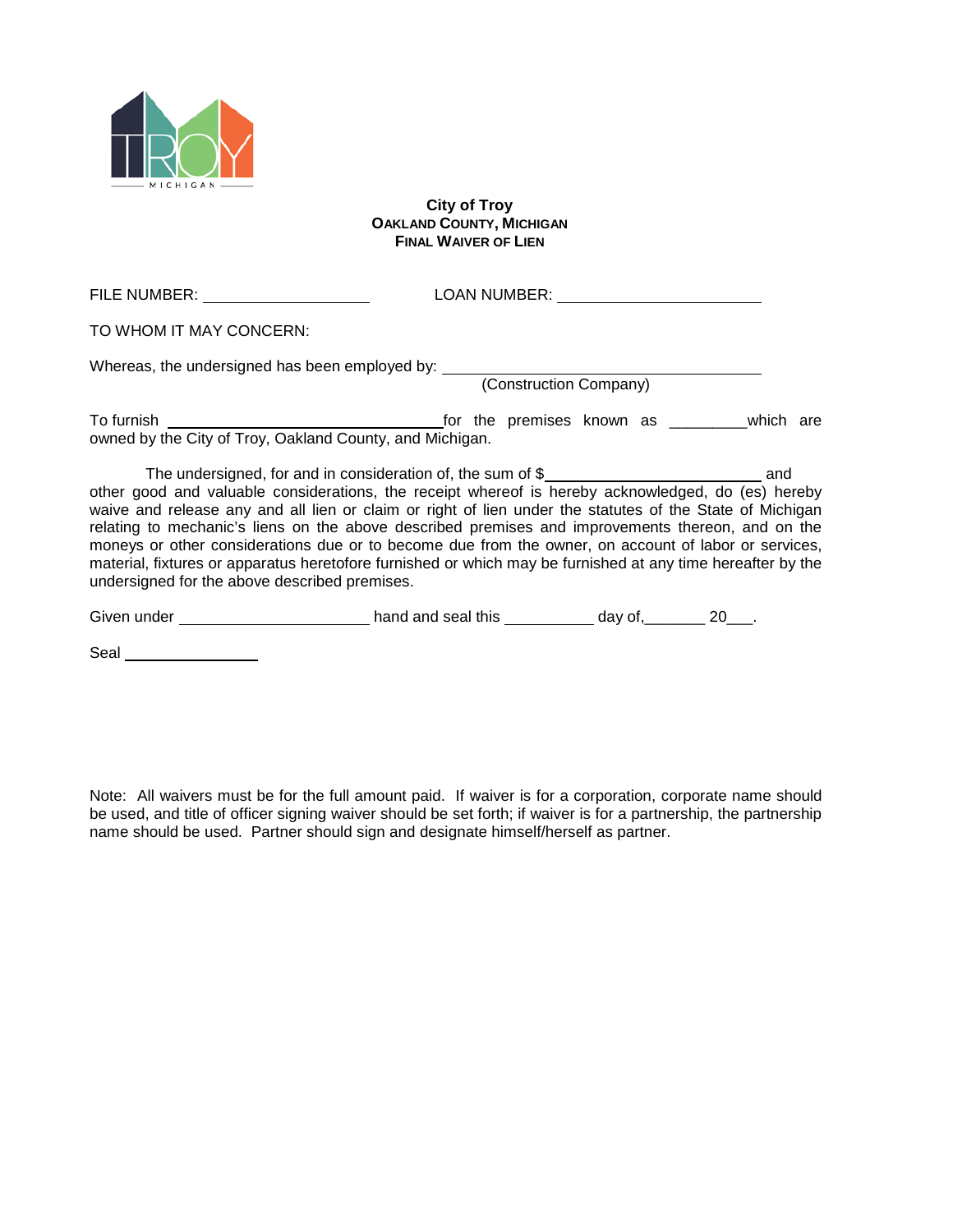

# **PUBLIC ACT 57 STATE OF MICHIGAN 89th LEGISLATURE**

#### **REGULAR SESSION OF 1998**

Introduced by Resp. Middaugh, Alley, Brackenridge, Olshove, Dobronski, Griffin, Gernaat, Walberg, Rhead, Richner, Kukuk, Callahan, Murphy, Thomas, Leland, Profit, Palamara, Wetters, McNutt, Varga, Gagliardi, Gustafson, Kilpatrick, Sikkema, Schermesser, Birkholz, Bodern, Dobb, Raczkowski and Perricone.

#### ENROLLED HOUSE BILL NO. 5607

AN ACT to require contractors to provide certain notices to governmental entities concerning improvements on real property; to allow for the modifications of contracts for improvement to real property; to provide for remedies; and to repeal acts and parts of acts.

#### *The People of the State of Michigan enact:*

Sec. 1 As used in this act:

- (a) "Contractor" means a person who contracts with a governmental entity to improve real property or perform or manage construction services. Contractor does not include a person licensed under Article 20 of the Occupational Code, 1980 PA 299, MCL 339.2001 to 339.2014.
- (b) "Governmental Entity" means the state, a county, city, township, village, public educational institution, or any political subdivision thereof.
- (c) "Improve" means to build, alter, repair, or demolish an improvement upon, connected with, or beneath the surface of any real property, to excavate, clear, grade, fill, or landscape any real property, to construct driveways and roadways, or to perform labor upon improvements.
- (d) "Improvement" includes, but is not limited to, all or any part of any building, structure, erection, alteration, demolition, excavation, clearing, grading, filling, landscaping, trees, shrubbery, driveways, and roadways on real property.
- (e) "Person" means an individual, corporations, partnership, association, governmental entity, or any other legal entity.
- (f) "Real Property" means the real estate that is improved, including, but not limited to, lands, leaseholds, tenements, hereditaments, and improvements placed on the real property.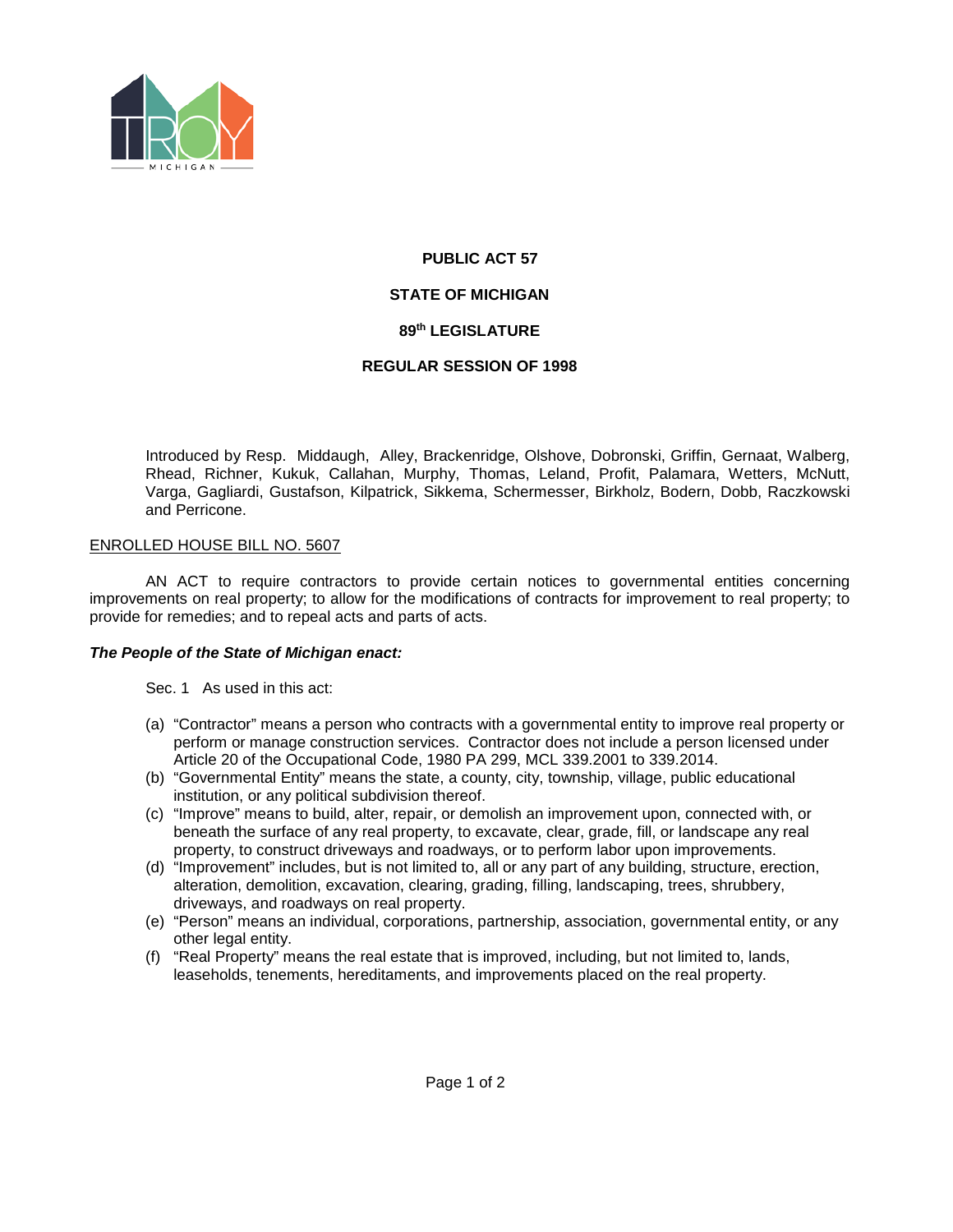- Sec. 2 A. contract between a contractor and a governmental entity for an improvement that exceeds \$75,000.00 shall contain all the following provisions:
- (a) That if a contractor discovers 1 or both of the following physical conditions of the surface or subsurface at the improvement site, before disturbing the physical condition, the contractor shall promptly notify the governmental entity of the physical condition in writing.
	- (i) A subsurface or latent physical condition at the site is differing materially from those indicated in the improvement contract.
	- (ii) An unknown physical condition at the site is of an unusual nature differing materially from those ordinarily encountered and generally recognized as inhering in work of the character provided for in the improvement contract.
- (b) That if the governmental entity receives a notice under subdivision (a), the governmental entity shall promptly investigate the physical condition.
- (c) That if the governmental entity determines that the physical conditions do materially differ and will cause an increase or decrease in costs or additional time needed to perform the contract, the governmental entity's determination shall be made in writing and an equitable adjustment shall be made and the contract modified in writing accordingly.
- (d) That the contractor cannot make a claim for additional costs or time because of a physical condition unless the contractor has complied with the notice requirements of subdivision (a). The governmental entity may extend the time required for notice under subdivision (a).
- (e) That the contractor cannot make a claim for an adjustment under the contract after the contractor has received the final payment under the contract.
- Sec. 3 (1) If the contractor does not agree with the governmental entity's determination, with the governmental entity's consent the contractor may complete performance on the contract. (2) At the option of the governmental entity, the contractor and the governmental entity shall arbitrate the contractor's entitlement to recover the actual increase in contract time and costs incurred because of the physical condition of the improvement site. The arbitration shall be conducted in accordance with the rules of the American Arbitration Association and judgment rendered may be entered in any court having jurisdiction.
- Sec. 4 If an improvement contract does not contain the provisions required under Section 2, the provisions shall be incorporated into and considered part of the improvement contract.
- Sec. 5 This Act does not limit the rights or remedies otherwise available to a contractor or the governmental entity under any other law or statue.
- Sec. 6 This Act is repealed effective December 31, 2001.

Enacting Section 1 This Act takes effect 180 days after the date this Act is enacted.

This Act is ordered to take immediate effect.

**(Signed by John Engler, Governor of Michigan, at 3:00 p.m. on April 8, 1998)**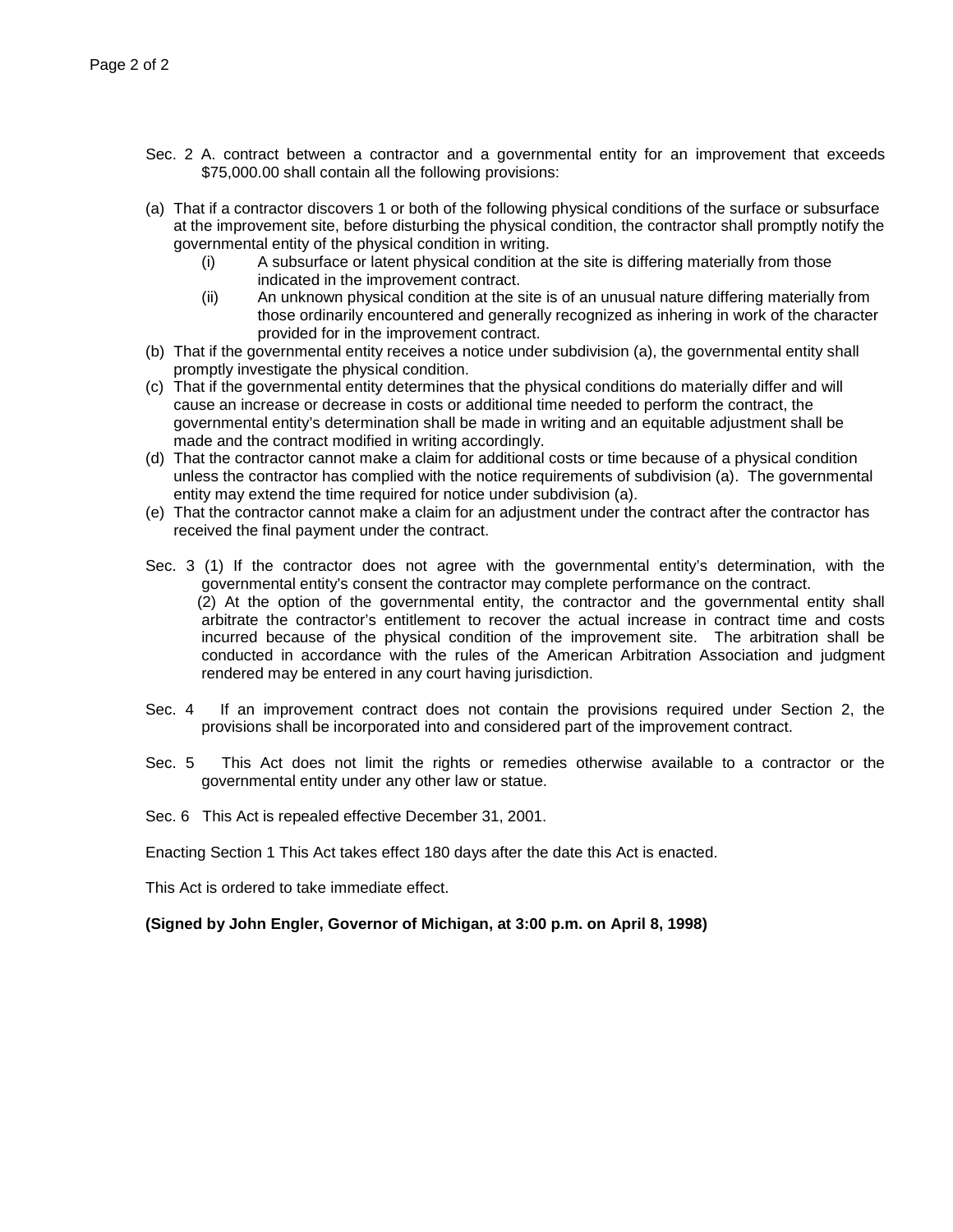| <b>AIA DOCUMENT G707</b>            | <b>Consent of Surety</b><br><b>To Final Payment</b>  | <b>OWNER</b><br><b>ARCHITECT</b><br><b>CONTRACTOR</b><br><b>SURETY</b><br><b>OTHER</b>                                    |
|-------------------------------------|------------------------------------------------------|---------------------------------------------------------------------------------------------------------------------------|
| TO OWNER:                           | City of Troy                                         | <b>ARCHITECT'S PROJECT NO:</b>                                                                                            |
| (Name & Address)                    | 500 West Big Beaver<br>Troy, MI 48084                | <b>CONTRACT FOR:</b>                                                                                                      |
| <b>PROJECT:</b><br>(Name & Address) |                                                      |                                                                                                                           |
|                                     | <b>BOND NO: ___________________</b>                  | <b>CONTRACT DATED:</b>                                                                                                    |
|                                     |                                                      | In accordance with the provisions of the Contract between the Owner and the Contactor as included above                   |
| SURETY, on bond of                  |                                                      | (Insert Name and Address of Surety)                                                                                       |
|                                     |                                                      | (Insert Name and Address of Contractor)                                                                                   |
|                                     |                                                      | ., CONTRACT<br>hereby approves of the final payment to the Contractor, and agrees that final payment to the Contractor sh |
|                                     | not relieve the Surety of any of its obligations to: |                                                                                                                           |
|                                     |                                                      | (Insert Name and address of Owner)                                                                                        |
|                                     | as set forth in the said Surety's bond.              | OWNER,                                                                                                                    |
|                                     |                                                      | IN WITNESS WHEREOF, the Surety has hereunto set its hand on this date:                                                    |
|                                     |                                                      | (Insert in writing the month by the numeric di                                                                            |
| Attest:<br>(Seal)                   |                                                      | (Surety)                                                                                                                  |
|                                     |                                                      | (Signature of authorized representative)                                                                                  |
|                                     |                                                      | (Printed Names & Title)                                                                                                   |

Printed in cooperation with the American Institute of Architects (AIA) by the CAN Insurance Companies. The language in this document conforms exactly to the language used in AIA Document G707 – Consent of Surety Company to Fina

Payment – 1994 Edition.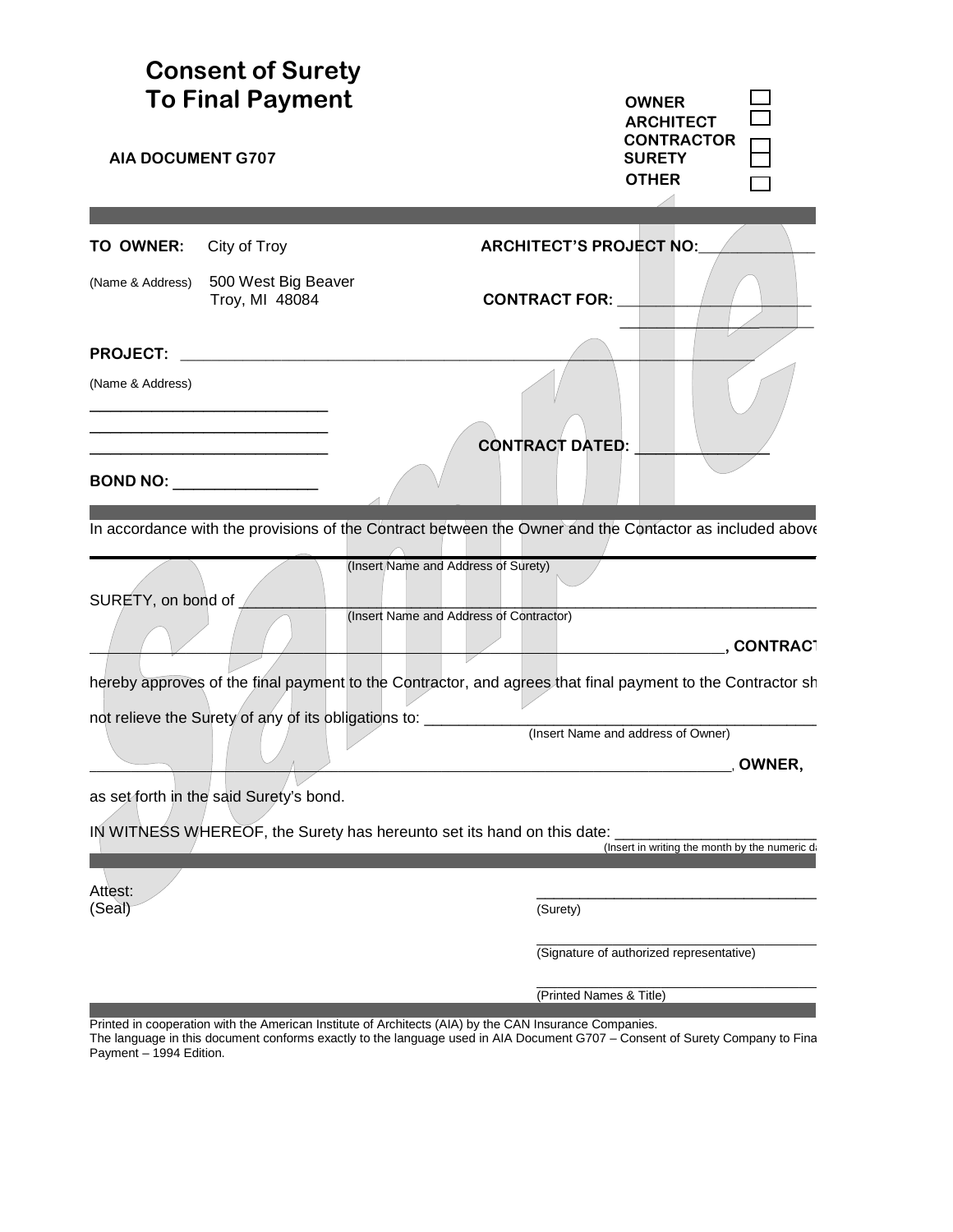# Sample Certificate for Low and Medium Hazard Projects

| ACOR                                                                                                                                                                                                                                                                                                                                                                                                                                                                                                                                                       |                       | <b>CERTIFICATE OF LIABILITY INSURANCE</b> |                                                                      |                            |                                                                                                                            | DATE (MM/DD/YYYY)<br>00/00/20XX |
|------------------------------------------------------------------------------------------------------------------------------------------------------------------------------------------------------------------------------------------------------------------------------------------------------------------------------------------------------------------------------------------------------------------------------------------------------------------------------------------------------------------------------------------------------------|-----------------------|-------------------------------------------|----------------------------------------------------------------------|----------------------------|----------------------------------------------------------------------------------------------------------------------------|---------------------------------|
| THIS CERTIFICATE IS ISSUED AS A MATTER OF INFORMATION ONLY AND CONFERS NO RIGHTS UPON THE CERTIFICATE HOLDER. THIS<br>CERTIFICATE DOES NOT AFFIRMATIVELY OR NEGATIVELY AMEND, EXTEND OR ALTER THE COVERAGE AFFORDED BY THE POLICIES<br>BELOW. THIS CERTIFICATE OF INSURANCE DOES NOT CONSTITUTE A CONTRACT BETWEEN THE ISSUING INSURER(S), AUTHORIZED<br>REPRESENTATIVE OR PRODUCER, AND THE CERTIFICATE HOLDER.<br>IMPORTANT: If the certificate holder is an ADDITIONAL INSURED, the policy(ies) must have ADDITIONAL INSURED provisions or be endorsed. |                       |                                           |                                                                      |                            |                                                                                                                            |                                 |
| If SUBROGATION IS WAIVED, subject to the terms and conditions of the policy, certain policies may require an endorsement. A statement on<br>this certificate does not confer rights to the certificate holder in lieu of such endorsement(s).                                                                                                                                                                                                                                                                                                              |                       |                                           |                                                                      |                            |                                                                                                                            |                                 |
| <b>PRODUCER</b><br><b>ABC Insurance Agency</b>                                                                                                                                                                                                                                                                                                                                                                                                                                                                                                             |                       |                                           | CONTACT<br>NAME:<br>PHONE<br>(A/C, No, Ext);                         | 555-555-1234               | FAX (A/C, No): 555-555-5678                                                                                                |                                 |
| 123 Main Street<br>Anywhere, USA                                                                                                                                                                                                                                                                                                                                                                                                                                                                                                                           |                       |                                           | E-MAIL<br>ADDRESS:                                                   |                            | INSURER(S) AFFORDING COVERAGE                                                                                              | <b>NAIC#</b>                    |
| <b>INSURED</b>                                                                                                                                                                                                                                                                                                                                                                                                                                                                                                                                             |                       |                                           | INSURER A: ABC Insurance Company<br>INSURER B: DEF Insurance Company |                            |                                                                                                                            | 00000<br>00000                  |
| <b>XYZ Construction Company</b><br>456 Main Street                                                                                                                                                                                                                                                                                                                                                                                                                                                                                                         |                       |                                           | <b>INSURER C:</b><br><b>INSURER D:</b>                               |                            |                                                                                                                            |                                 |
| Anywhere                                                                                                                                                                                                                                                                                                                                                                                                                                                                                                                                                   | м                     |                                           | <b>INSURER E:</b><br><b>INSURER F:</b>                               |                            |                                                                                                                            |                                 |
| <b>COVERAGES</b><br>THIS IS TO CERTIFY THAT THE POLICIES OF INSURANCE LISTED BELOW HAVE BEEN ISSUED TO THE INSURED NAMED ABOVE FOR THE POLICY PERIOD                                                                                                                                                                                                                                                                                                                                                                                                       |                       | <b>CERTIFICATE NUMBER:</b>                |                                                                      |                            | <b>REVISION NUMBER:</b>                                                                                                    |                                 |
| INDICATED. NOTWITHSTANDING ANY REQUIREMENT, TERM OR CONDITION OF ANY CONTRACT OR OTHER DOCUMENT WITH RESPECT TO WHICH THIS<br>CERTIFICATE MAY BE ISSUED OR MAY PERTAIN, THE INSURANCE AFFORDED BY THE POLICIES DESCRIBED HEREIN IS SUBJECT TO ALL THE TERMS,<br>EXCLUSIONS AND CONDITIONS OF SUCH POLICIES, LIMITS SHOWN MAY HAVE BEEN REDUCED BY PAID CLAIMS.                                                                                                                                                                                             |                       |                                           |                                                                      |                            |                                                                                                                            |                                 |
| <b>INSR</b><br>LTR<br><b>TYPE OF INSURANCE</b>                                                                                                                                                                                                                                                                                                                                                                                                                                                                                                             | ADDL SUBR<br>INSD WVD | POLICY NUMBER                             | POLICY EFF<br>(MM/DD/YYYY)                                           | POLICY EXP<br>(MM/DD/YYYY) | <b>LIMITS</b>                                                                                                              |                                 |
| A<br><b>COMMERCIAL GENERAL LIABILITY</b><br>$\mathsf{x}$<br>CLAIMS-MADE   X<br>OCCUR                                                                                                                                                                                                                                                                                                                                                                                                                                                                       |                       | 00-00-00-00                               | 00/00/00                                                             | 00/00/00                   | \$<br>EACH OCCURRENCE<br>DAMAGE TO RENTED<br>PREMISES (Ea occurrence)<br>\$                                                | 1.000,000<br>50,000             |
|                                                                                                                                                                                                                                                                                                                                                                                                                                                                                                                                                            |                       |                                           |                                                                      |                            | \$<br>MED EXP (Any one person)<br>PERSONAL & ADV INJURY<br>S                                                               | 5,000<br>1,000,000              |
| GEN'L AGGREGATE LIMIT APPLIES PER:                                                                                                                                                                                                                                                                                                                                                                                                                                                                                                                         |                       |                                           |                                                                      |                            | \$<br>GENERAL AGGREGATE                                                                                                    | 1,000,000                       |
| PRO-<br>POLICY<br>roc<br>OTHER:                                                                                                                                                                                                                                                                                                                                                                                                                                                                                                                            |                       |                                           |                                                                      |                            | PRODUCTS - COMPJOP AGG<br>Ś<br>\$                                                                                          | 1,000,000                       |
| А<br><b>AUTOMOBILE LIABILITY</b><br>χI<br>ANY AUTO                                                                                                                                                                                                                                                                                                                                                                                                                                                                                                         | Y                     | $00 - 00 - 00 - 00$                       | 00/00/00                                                             | 00/00/00                   | <b>COMBINED SINGLE LIMIT</b><br>s<br>(Ea accident)<br>s<br>BODILY INJURY (Per person)                                      | 1,000,000                       |
| OWNED<br><b>SCHEDULED</b><br><b>AUTOS ONLY</b><br><b>AUTOS</b>                                                                                                                                                                                                                                                                                                                                                                                                                                                                                             |                       |                                           |                                                                      |                            | BODILY INJURY (Per accident)<br>s                                                                                          |                                 |
| NON-OWNED<br>HIRED<br>AUTOS ONLY<br><b>AUTOS ONLY</b>                                                                                                                                                                                                                                                                                                                                                                                                                                                                                                      |                       |                                           |                                                                      |                            | PROPERTY DAMAGE<br>s<br>(Per accident)<br>s                                                                                |                                 |
| <b>UMBRELLA LIAB</b><br><b>OCCUR</b><br><b>EXCESS LIAB</b>                                                                                                                                                                                                                                                                                                                                                                                                                                                                                                 |                       |                                           |                                                                      |                            | EACH OCCURRENCE<br>s                                                                                                       |                                 |
| CLAIMS-MADE<br>DED<br><b>RETENTIONS</b>                                                                                                                                                                                                                                                                                                                                                                                                                                                                                                                    |                       |                                           |                                                                      |                            | <b>AGGREGATE</b><br>\$<br>Ś                                                                                                |                                 |
| <b>WORKERS COMPENSATION</b><br>A<br>AND EMPLOYERS' LIABILITY<br>Y I N                                                                                                                                                                                                                                                                                                                                                                                                                                                                                      |                       | 00-00-00-00                               | 00/00/00                                                             | 00/00/00                   | ੂਰਜ਼-<br>ਛੁਸ<br>X STATUTE                                                                                                  |                                 |
| <b>ANYPROPRIETOR/PARTNER/EXECUTIVE</b><br>OFFICER/MEMBER EXCLUDED?<br>(Mandatory in NH)                                                                                                                                                                                                                                                                                                                                                                                                                                                                    | N/A                   |                                           |                                                                      |                            | E.L. EACH ACCIDENT<br>\$<br>E.L. DISEASE - EA EMPLOYEE S                                                                   | 100,000<br>100,000              |
| If yes, describe under<br>DESCRIPTION OF OPERATIONS below                                                                                                                                                                                                                                                                                                                                                                                                                                                                                                  |                       |                                           |                                                                      |                            | EL DISEASE - POLICY LIMIT<br>s                                                                                             | 500,000                         |
|                                                                                                                                                                                                                                                                                                                                                                                                                                                                                                                                                            |                       |                                           |                                                                      |                            |                                                                                                                            |                                 |
| DESCRIPTION OF OPERATIONS / LOCATIONS / VEHICLES (ACORD 101, Additional Remarks Schedule, may be attached if more space is required)                                                                                                                                                                                                                                                                                                                                                                                                                       |                       |                                           |                                                                      |                            |                                                                                                                            |                                 |
| Additional Insured - See Endorsement                                                                                                                                                                                                                                                                                                                                                                                                                                                                                                                       |                       |                                           |                                                                      |                            |                                                                                                                            |                                 |
| <b>Cancellation Notice - See Endorsement</b>                                                                                                                                                                                                                                                                                                                                                                                                                                                                                                               |                       |                                           |                                                                      |                            |                                                                                                                            |                                 |
| Primary & Non-Contributory - See Endorsement                                                                                                                                                                                                                                                                                                                                                                                                                                                                                                               |                       |                                           |                                                                      |                            |                                                                                                                            |                                 |
| Project name:                                                                                                                                                                                                                                                                                                                                                                                                                                                                                                                                              |                       |                                           |                                                                      |                            |                                                                                                                            |                                 |
| <b>CERTIFICATE HOLDER</b>                                                                                                                                                                                                                                                                                                                                                                                                                                                                                                                                  |                       |                                           | CANCELLATION                                                         |                            |                                                                                                                            |                                 |
| <b>Entity Name</b><br>Attn: Contact Name<br><b>Entity Address</b>                                                                                                                                                                                                                                                                                                                                                                                                                                                                                          |                       |                                           | ACCORDANCE WITH THE POLICY PROVISIONS.                               |                            | SHOULD ANY OF THE ABOVE DESCRIBED POLICIES BE CANCELLED BEFORE<br>THE EXPIRATION DATE THEREOF, NOTICE WILL BE DELIVERED IN |                                 |
| City, State Zip                                                                                                                                                                                                                                                                                                                                                                                                                                                                                                                                            |                       |                                           | AUTHORIZED REPRESENTATIVE                                            |                            |                                                                                                                            |                                 |
|                                                                                                                                                                                                                                                                                                                                                                                                                                                                                                                                                            |                       |                                           | <b>AGENT SIGNATURE</b>                                               |                            |                                                                                                                            |                                 |
|                                                                                                                                                                                                                                                                                                                                                                                                                                                                                                                                                            |                       |                                           |                                                                      |                            | © 1988-2015 ACORD CORPORATION. All rights reserved.                                                                        |                                 |

ACORD 25 (2016/03)

The ACORD name and logo are registered marks of ACORD

 $\mathcal{L}_{\mathcal{B}}$  .

 $\label{eq:2} \frac{1}{\sqrt{2}}\int_{\mathbb{R}^3}\frac{1}{\sqrt{2}}\left(\frac{1}{\sqrt{2}}\right)^2\frac{dx}{dx}$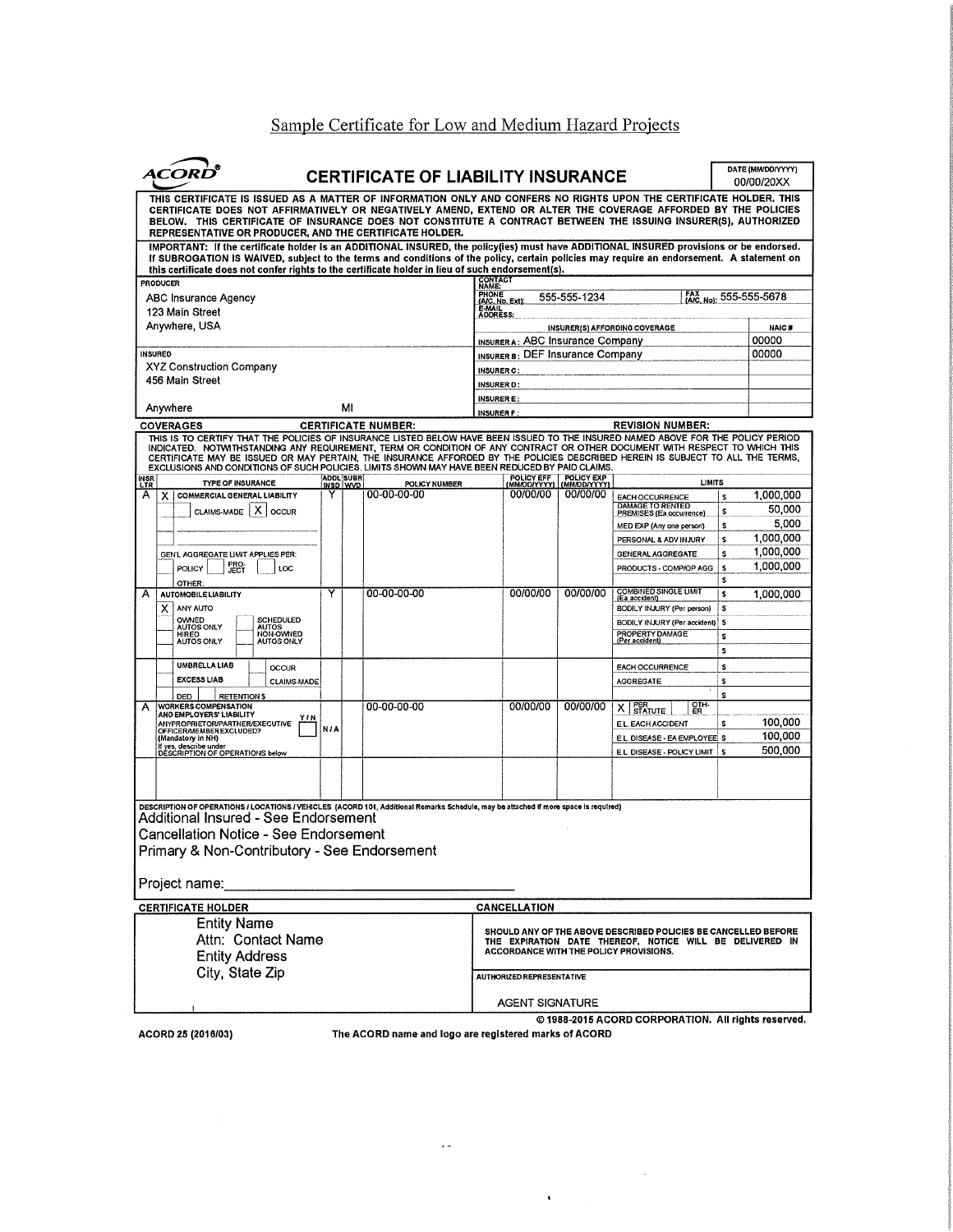#### Sample Additional Insured / Completed Operations Endorsement

POLICY NUMBER: 00-00-00-00

**COMMERCIAL GENERAL LIABILITY** CG 20 37 04 13

THIS ENDORSEMENT CHANGES THE POLICY. PLEASE READ IT CAREFULLY.

## **ADDITIONAL INSURED - OWNERS, LESSEES OR CONTRACTORS - COMPLETED OPERATIONS**

This endorsement modifies insurance provided under the following:

COMMERCIAL GENERAL LIABILITY COVERAGE PART PRODUCTS/COMPLETED OPERATIONS LIABILITY COVERAGE PART

#### **SCHEDULE**

| Name Of Additional Insured Person(s)<br>Or Organization(s)                                             | <b>Location And Description Of Completed Operations</b> |  |
|--------------------------------------------------------------------------------------------------------|---------------------------------------------------------|--|
| AS REQUIRED BY CONTRACT                                                                                |                                                         |  |
|                                                                                                        |                                                         |  |
|                                                                                                        |                                                         |  |
|                                                                                                        |                                                         |  |
|                                                                                                        |                                                         |  |
|                                                                                                        |                                                         |  |
|                                                                                                        |                                                         |  |
|                                                                                                        |                                                         |  |
| Information required to complete this Schedule, if not shown above, will be shown in the Declarations. |                                                         |  |

A. Section II - Who Is An Insured is amended to include as an additional insured the person(s) or organization(s) shown in the Schedule, but only with respect to liability for "bodily injury" or<br>"property damage" caused, in whole or in part, by<br>"brown world" of the location distance in part, by "your work" at the location designated and<br>described in the Schedule of this endorsement performed for that additional insured and included in the "products-completed operations hazard".

However:

- 1. The insurance afforded to such additional insured only applies to the extent permitted by law; and
- 2. If coverage provided to the additional insured is required by a contract or agreement, the insurance afforded to such additional insured will not be broader than that which you are required by the contract or agreement to provide for such additional insured.

B. With respect to the insurance afforded to these additional insureds, the following is added to Section III – Limits Of Insurance:

If coverage provided to the additional insured is required by a contract or agreement, the most we will pay on behalf of the additional insured is the amount of insurance:

- 1. Required by the contract or agreement; or
- 2. Available under the applicable Limits of Insurance shown in the Declarations;

whichever is less.

This endorsement shall not increase the applicable Limits of Insurance shown in the Declarations.

CG 20 37 04 13

© Insurance Services Office, Inc., 2012

Page 1 of 1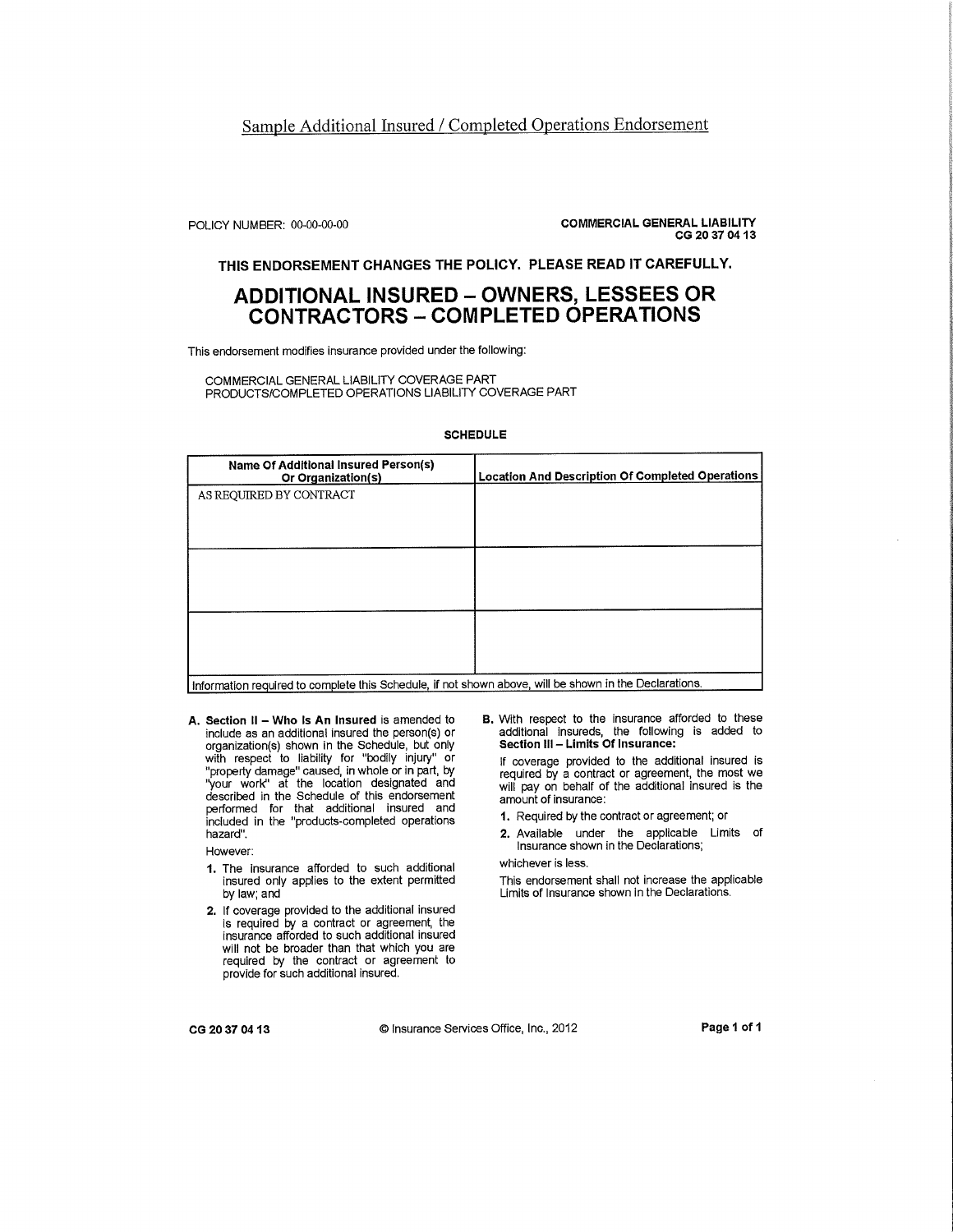Sample Additional Insured & Primary /Non-Contributory Endorsement for General Liability

PI-GL-005 (07/12)

#### THIS ENDORSEMENT CHANGES THE POLICY. PLEASE READ IT CAREFULLY.

#### **ADDITIONAL INSURED** PRIMARY AND NON-CONTRIBUTORY INSURANCE

This endorsement modifies insurance provided under the following:

**COMMERCIAL GENERAL LIABILITY COVERAGE PART** 

**SCHEDULE** 

Effective Date: 00/00/00

Name of Person or Organization (Additional Insured):

The Member, all elected and appointed officials, all employese and volunteers, agents, all boards, commissions, and/or authorities and board members, including employees and volunteers

SECTION II-WHO IS AN INSURED is amended to include as an additional insured the person(s) or organization(s) shown in the endorsement Schedule, but only with respect to liability for "bodily injury," "property damage" or "personal and advertising injury" arising out of or relating to your negligence in the performance of "your work" for such person(s) or organization(s) that occurs on or after the effective date shown in the endorsement Schedule.

This insurance is primary to and non-contributory with any other insurance maintained by the person or organization (Additional Insured), except for loss resulting from the sole negligence of that person or organization.

This condition applies even if other valid and collectible insurance is available to the Additional Insured for a loss or "occurrence" we cover for this Additional Insured.

The Additional Insured's limits of insurance do not increase our limits of insurance, as described in **SECTION III-LIMITS OF INSURANCE.** 

All other terms, conditions, and exclusions under the policy are applicable to this endorsement and remain unchanged.

Page 1 of 1

Includes copyrighted material of Insurance Services Office, Inc., with its permission.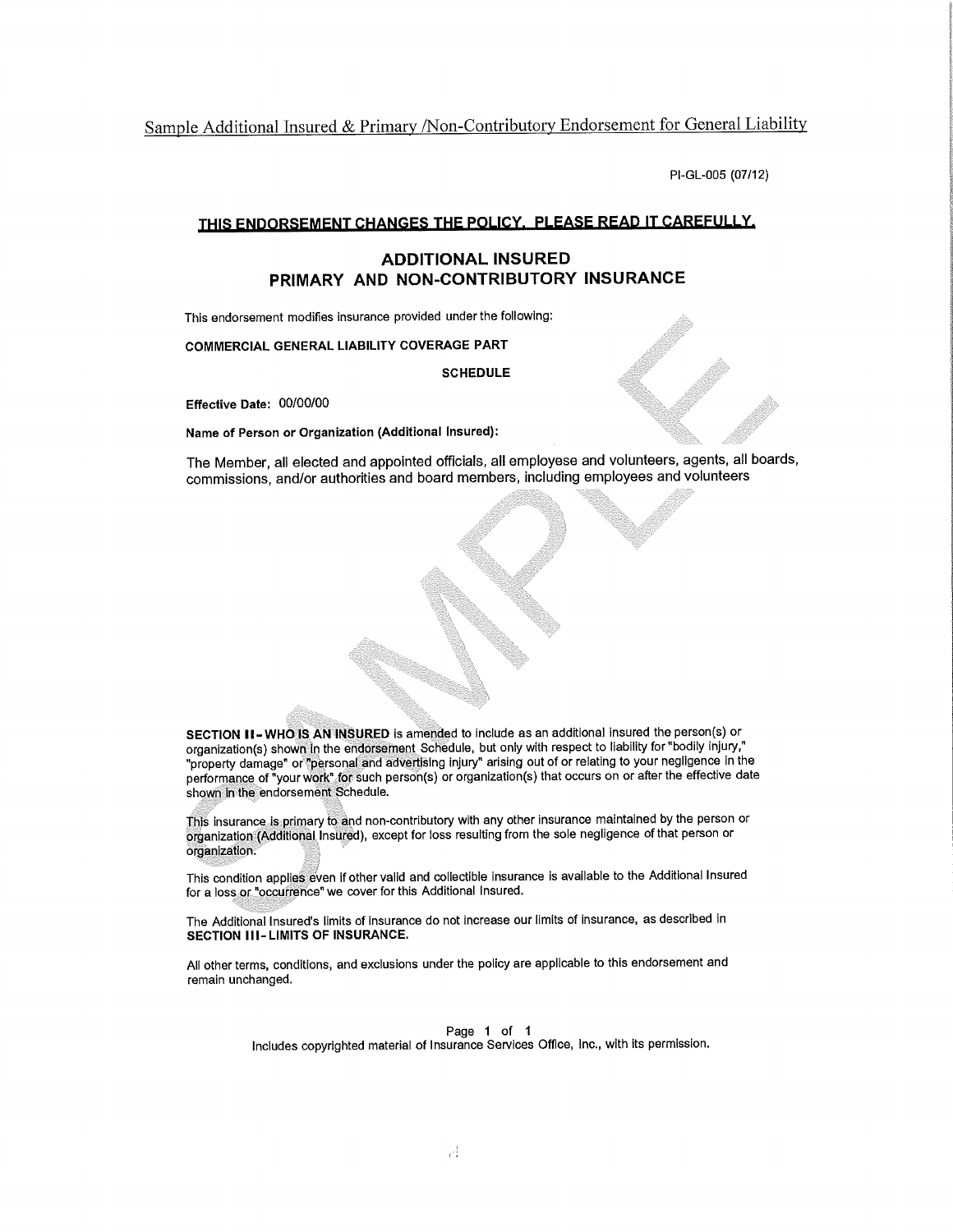#### Sample Cancellation Endorsement

#### **INTERLINE** ILD 90 07 03 11

## THIS ENDORSEMENT CHANGES THE POLICY. PLEASE READ IT CAREFULLY.

#### NOTICE OF CANCELLATION TO THIRD PARTY

This endorsement modifies insurance provided under the following:

**BUSINESSOWNERS POLICY** COMMERCIAL AUTOMOBILE COVERAGE PART COMMERCIAL GENERAL LIABILITY COVERAGE PART COMMERCIAL INLAND MARINE COVERAGE PART COMMERCIAL LIABILITY UMBRELLA COVERAGE PART COMMERCIAL PROPERTY COVERAGE PART CRIME AND FIDELITY COVERAGE PART OWNERS AND CONTRACTORS PROTECTIVE LIABILITY COVERAGE PART PRODUCTS/COMPLETED OPERATIONS LIABILITY COVERAGE PART TRADEMAN'S ADVANTAGE CONTRACTORS' POLICY

#### **SCHEDULE**

| Name of Person or Organization and<br><b>Mailing Address</b> | <b>Number of Days Notice</b> |
|--------------------------------------------------------------|------------------------------|
| Member Name                                                  | 30                           |
|                                                              |                              |

The following is added:

If we cancel this policy, we will endeavor to mail written notice of cancellation:

1. At least 10 days before the effective date of cancellation for nonpayment of premium; or

2. The number of days shown in the Schedule before the effective date of cancellation for any other reason;

to the person or organization shown in the Schedule above, but failure to do so shall impose no obligation or liability of any kind upon us.

We will mail the notice of cancellation to the mailing address shown in the Schedule above by regular mail.

ILD 90 07 03 11

Includes copyrighted material of Insurance Services Office, Inc., with its permission. Donegal Insurance Group

Page 1 of 1